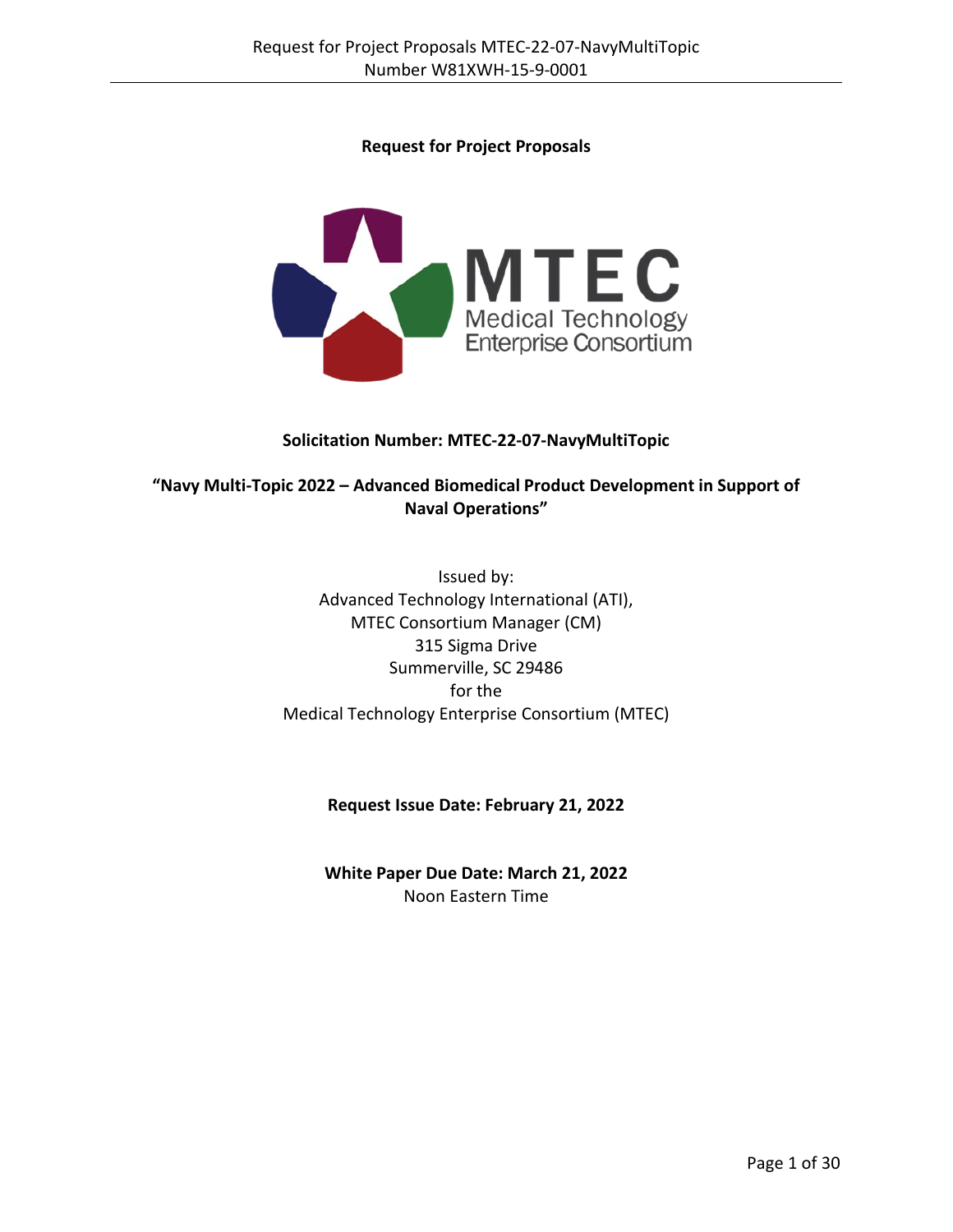# **Table of Contents**

| $\mathbf{1}$ |       |                                                                                       |  |
|--------------|-------|---------------------------------------------------------------------------------------|--|
|              | 1.1.  |                                                                                       |  |
|              | 1.2.  |                                                                                       |  |
| $\mathbf{2}$ |       |                                                                                       |  |
|              | 2.1.  |                                                                                       |  |
|              | 2.2.  |                                                                                       |  |
|              | 2.3.  |                                                                                       |  |
|              | 2.4.  |                                                                                       |  |
|              | 2.5.  |                                                                                       |  |
|              | 2.6.  |                                                                                       |  |
|              | 2.7.  |                                                                                       |  |
|              | 2.8.  |                                                                                       |  |
|              | 2.9.  |                                                                                       |  |
|              | 2.10. |                                                                                       |  |
|              | 2.11. |                                                                                       |  |
|              | 2.12. |                                                                                       |  |
|              |       |                                                                                       |  |
| 3            |       |                                                                                       |  |
|              | 3.1.  |                                                                                       |  |
|              | 3.2.  |                                                                                       |  |
|              | 3.3.  |                                                                                       |  |
|              | 3.4.  |                                                                                       |  |
|              | 3.5.  |                                                                                       |  |
|              | 3.6.  |                                                                                       |  |
|              | 3.7.  | Guidance Related to DoD-Affiliated Personnel for Participation  14                    |  |
| 4            |       |                                                                                       |  |
|              | 4.1.  |                                                                                       |  |
|              | 4.2.  | Instructions for the Preparation & Submission of the Stage 1 White Paper 14           |  |
|              | 4.3.  | Stage 2: Pitch or Full Proposal (for Only Those Offerors Recommended for Stage 2)  15 |  |
|              | 4.4.  |                                                                                       |  |
|              | 4.5.  |                                                                                       |  |
|              | 4.6.  |                                                                                       |  |
| 5            |       |                                                                                       |  |
|              | 5.1.  |                                                                                       |  |
|              | 5.2.  |                                                                                       |  |
|              | 5.3.  | Stage 2 Evaluation (for Only Those Offerors Recommended for Stage 2)  20              |  |
|              | 5.4.  |                                                                                       |  |
| 6            |       |                                                                                       |  |
| 7            |       |                                                                                       |  |
| 8            |       |                                                                                       |  |
|              |       |                                                                                       |  |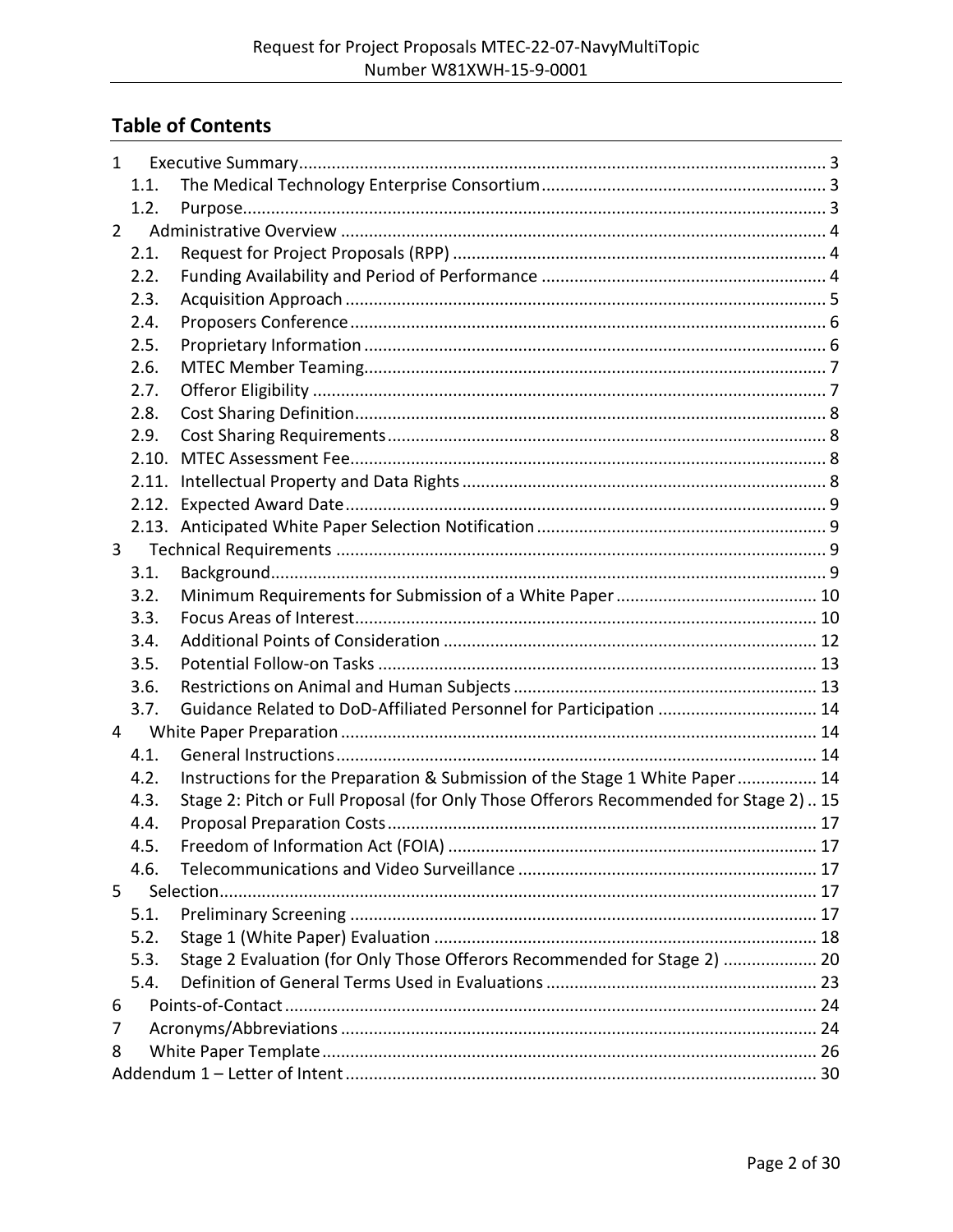## <span id="page-2-0"></span>**1 Executive Summary**

## <span id="page-2-1"></span>**1.1. The Medical Technology Enterprise Consortium**

The Medical Technology Enterprise Consortium (MTEC) is an enterprise partnership in collaboration with industry and academia to facilitate research and development activities, in cooperation with the Department of Defense (DoD) U.S. Army Medical Research and Development Command (USAMRDC) and other Government agencies in the biomedical sciences (including but not limited to drugs, biologics, vaccines, medical software and medical devices) to protect, treat and optimize the health and performance of U.S. military personnel. MTEC is a nonprofit corporation with the following principal objectives:

- (a) engage in biomedical research and prototyping;
- (b) exploration of private sector technology opportunities;
- (c) technology transfer; and
- (d) deployment of intellectual property (IP) and follow-on production.

MTEC is a broad and diverse biomedical consortium that includes representatives from large businesses, small businesses, contract research organizations, "nontraditional" defense contractors, academic research institutions and not-for-profit organizations; for more information on the MTEC mission, see the MTEC website at [https://mtec-sc.org/.](https://mtec-sc.org/)

MTEC operates under an Other Transaction Agreement (OTA) for prototypes with USAMRDC. As defined in the DoD OTA Guide dated November 2018, a prototype project addresses a proof of concept, model, reverse engineering to address obsolescence, pilot, novel application of commercial technologies for defense purposes, agile development activity, creation, design, development, demonstration of technical or operational utility, or combinations of the foregoing. A process, including a business process, may be the subject of a prototype project. Although assistance terms are generally not appropriate in OT agreements, ancillary work efforts that are necessary for completion of the prototype project, such as test site training or limited logistics support, may be included in prototype projects. A prototype may be physical, virtual, or conceptual in nature. A prototype project may be fully funded by the DoD, jointly funded by multiple federal agencies, cost-shared, funded in whole or part by third parties, or involve a mutual commitment of resources other than an exchange of funds. Proposed prototype projects should not be exploratory in nature and do require a foundation of preliminary data.

## <span id="page-2-2"></span>**1.2. Purpose**

This solicitation, issued by the MTEC Consortium Manager (CM), Advanced Technology International (ATI), represents a Request for Project Proposals (RPP) for MTEC support of the Naval Medical Research Center (NMRC) Naval Advanced Medical Development (NAMD) program. Proposals selected for award as a result of this RPP will be awarded under the authority of 10 U.S.C. § 2371b. The award(s) will be managed by the NAMD program office within NMRC.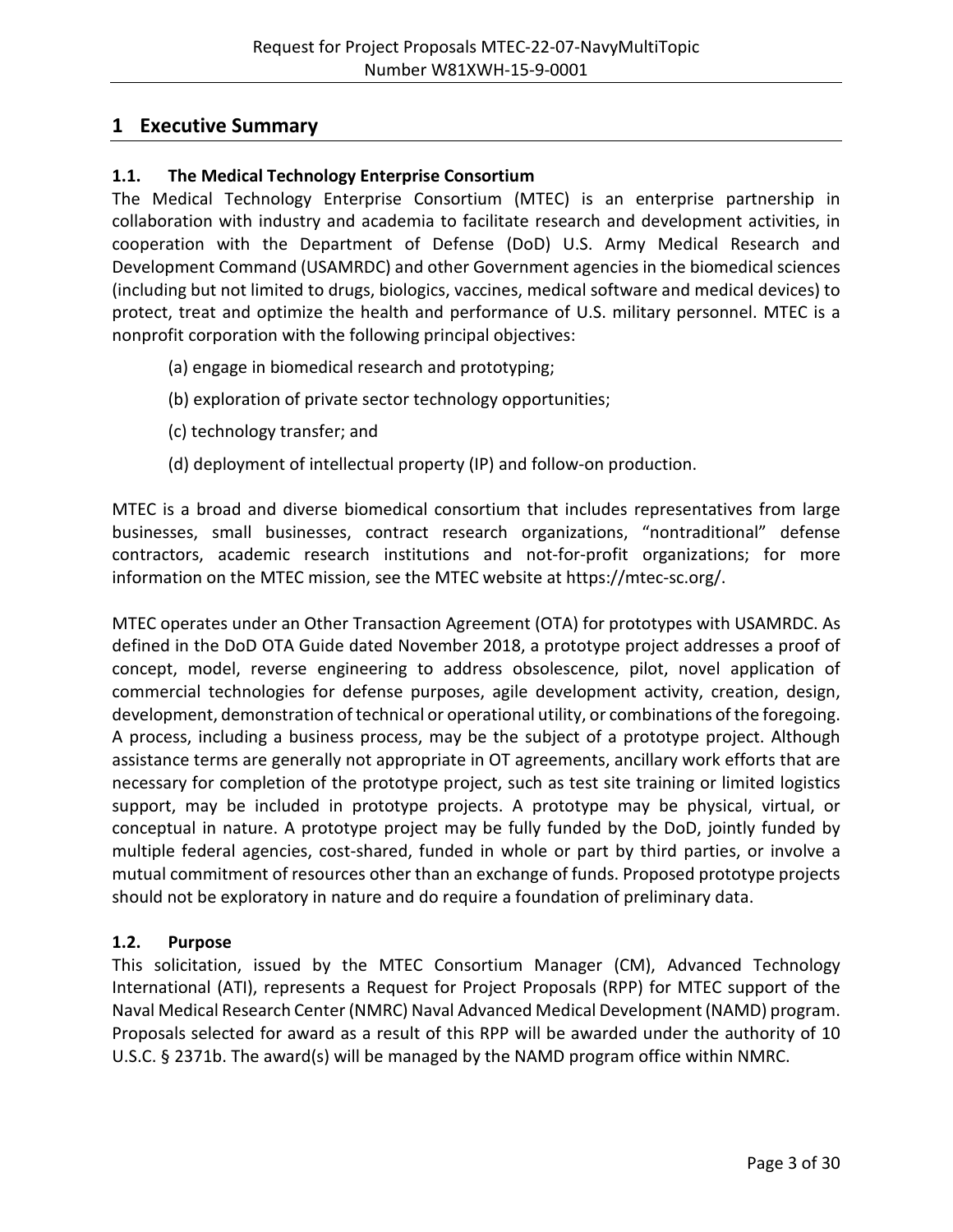The purpose of the multiple topic area ("multi-topic") Request for Project Proposals (RPP) is focused on the advancement of engineering and medical prototypes and knowledge products related to a broad range of medical technological needs identified in the focus areas listed below. Relevance to the enhanced readiness and resilience of Navy and Marine Corps health and performance is a key feature of this RPP. This RPP includes the following focus areas:

- Focus Area #1: Combat Casualty Wound and Infection Care
- Focus Area #2: Military Dental Research
- Focus Area #3: Human Performance

# <span id="page-3-0"></span>**2 Administrative Overview**

## <span id="page-3-1"></span>**2.1. Request for Project Proposals (RPP)**

MTEC is utilizing a two-staged approach for this RPP. In Stage 1, current MTEC members are invited to submit White Papers using the mandatory format contained in this RPP (Section 8). The Government will evaluate White Papers submitted and will select White Papers that best meet their current technology priorities using the criteria in Section 5 of this RPP. Offerors whose proposed solution is selected for further consideration based on White Paper evaluation will be invited to submit a proposal in Stage 2. Notification letters will contain specific Stage 2 proposal submission requirements.

Each MTEC White Paper submitted must be in accordance with the mandatory format provided in Section 8 of the RPP. White Papers that fail to follow the mandatory format may be eliminated from the competition during the CM's preliminary screening stage (see Section 5 for more details on the Selection process).

Note that the terms "White Paper" and "Proposal" are used interchangeably throughout this RPP.

## <span id="page-3-2"></span>**2.2. Funding Availability and Period of Performance**

The U.S. Government (USG) currently has available a total of approximately **\$15 million (M)** for anticipated awards to be made during FY2022. Award and funding from the Government is expected to be limited to the funding specified above and is contingent upon the availability of federal funds for this program. Awards resulting from this RPP are expected to be made under the authority of 10 U.S.C. § 2371b. The estimated total available funding per Focus Area is as follows (subject to realignment dependent on quality of submissions):

- Focus Area #1: Combat Casualty Wound and Infection Care **~\$8M**
- Focus Area #2: Military Dental Research **~\$3-5M**
- Focus Area #3: Human Performance **~\$3-4M**

MTEC anticipates that **multiple awards** may be made under each Focus Area with average budgets ranging from \$1,750,000 to \$8,000,000 (anticipated) for the base period of performance (exclusive of any proposed options). Award funding will be structured incrementally and based upon completion of Milestones and Deliverables.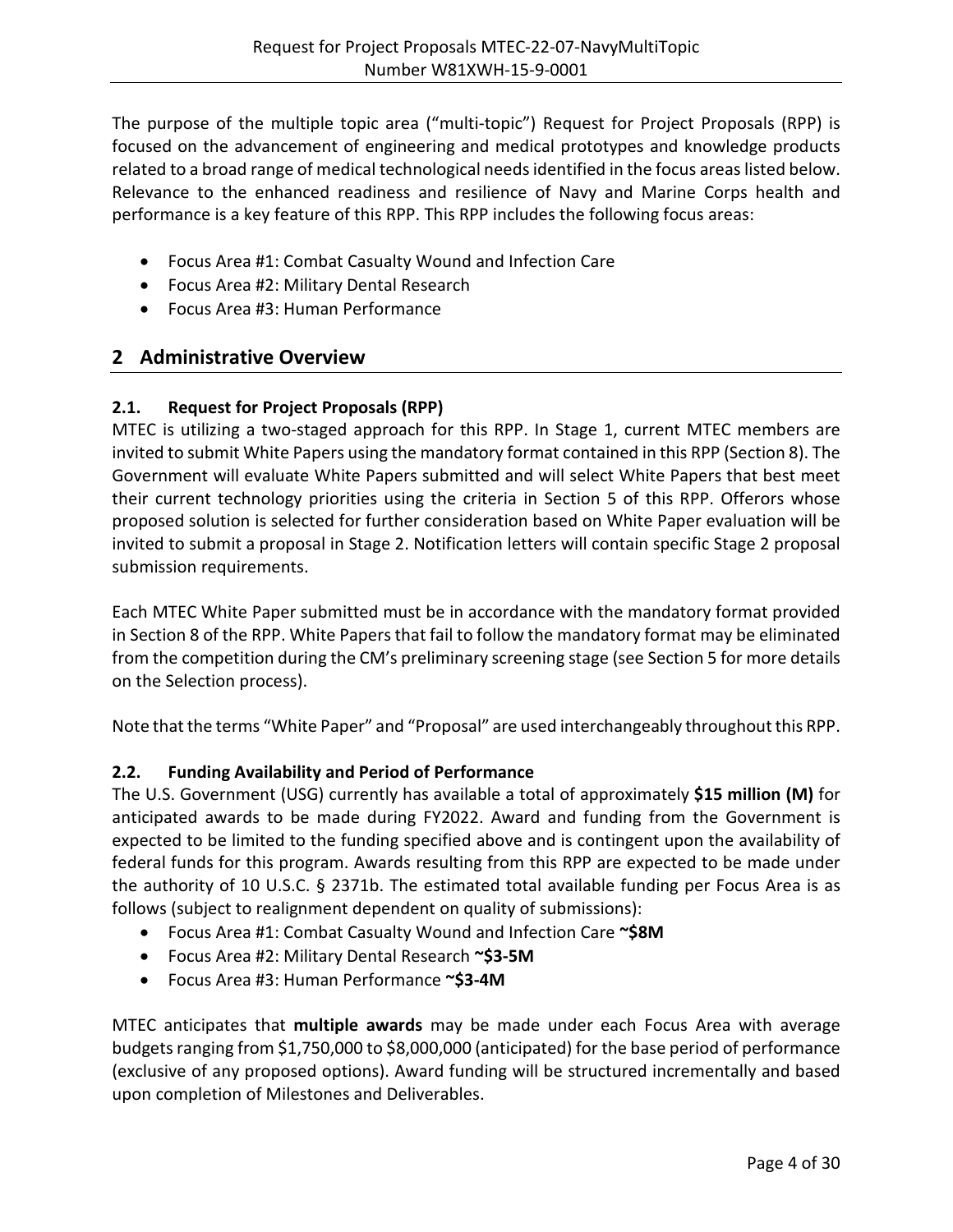The base Periods of Performance (PoP) may range from **12 to 36 months**, dependent upon product type and level of maturation required. Note that projects may be phased, as appropriate, with contract options to enable the exercise of additional milestones to allow maximum flexibility in terms of the progression of work, availability of funding, and duration of the awarded project(s). Dependent on the results and deliverables under any resultant award(s), the USG may apply additional dollars and/or allow for additional time for follow-on efforts with appropriate modification of the award. See Section 3.5 for additional details. Award funding will be structured incrementally and based upon completion of Milestones and Deliverables.

## **Cost sharing, including cash and in kind (e.g., personnel or product) contributions are strongly encouraged, have no limit, and are in addition to the Government funding to be provided under the resultant award(s).**

As of the release date of this RPP, future year Defense Appropriations Bills may not have been passed and there is no guarantee that any additional funds will be made available to support this program in future years. The funding estimated for this RPP is approximate and subject to realignment. Funding of proposals received in response to this RPP is contingent upon the availability of federal funds for this program.

## <span id="page-4-0"></span>**2.3. Acquisition Approach**

MTEC recognizes that considerable effort is required to prepare a competitive proposal to MTEC. The two-stage approach for this RPP is intended to streamline the initial proposal preparation time and effort for MTEC members. Based on the Government's evaluation of White Papers in Stage 1, select Offerors will be invited to participate in Stage 2 for more detailed evaluation.

The due date for White Papers is found on the cover page of this RPP. White Papers may not be considered under this RPP unless the White Paper was received on or before the due date specified on the cover page.

**Stage 1:** White Papers submitted under this RPP shall follow the MTEC White Paper Template provided in Section 8 of this RPP.

**Stage 2:** The Stage 2 process may vary and may require different submissions compared with typical MTEC RPPs. The Government is utilizing two distinct Stage 2 approaches under this RPP.

- **Stage 2 Approach A:** This Stage 2 approach will require a solution pitch (i.e., oral presentation) followed by a written detailed research strategy and full cost proposal (after evaluation of the pitch). Information on cost proposals can be found in Section 7 of the Proposal Preparation Guide (PPG).
- **Stage 2 Approach B:** This Stage 2 approach will require a full proposal (to include technical and cost volumes) using the MTEC PPG.

Note that Stage 2 Offerors will only be required to follow one of the aforementioned Stage 2 approaches. Those Offerors that are favorably evaluated during Stage 1 will receive notification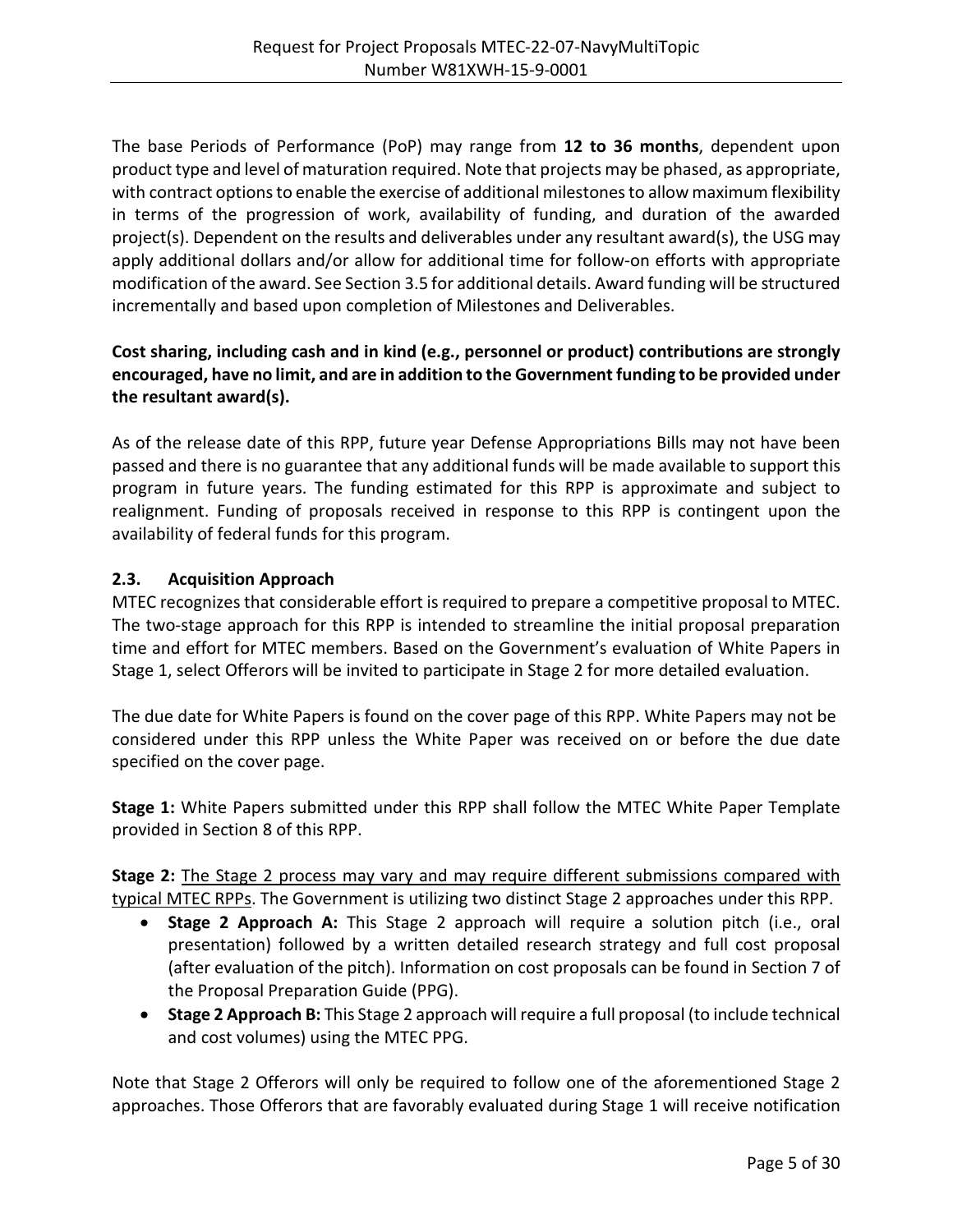letters which will serve as the formal request for a Stage 2 proposal. These letters will contain specific Stage 2 proposal submission requirements and templates.

Pending successful completion of the total effort, the Government may issue a non-competitive follow-on production contract or transaction pursuant to 10 U.S.C. § 2371b section f.

The Government-selected prototype project(s) awarded as a result of this solicitation will be funded under the Other Transaction Agreement for prototype projects (OTA) Number W81XWH-15-9-0001 with MTEC administered by the CM, ATI. The CM will negotiate and execute a Base Agreement with MTEC members (if not yet executed). The same provisions will govern this Base Agreement as the OTA for prototype projects between the Government and MTEC. Subsequently, any proposal that is selected for award will be funded through a Research Project Award (RPA) issued under the member's Base Agreement. The MTEC Base Agreement can be found on the MTEC website at [www.mtec-sc.org/documents-library/.](http://www.mtec-sc.org/documents-library/)

*At the time of the submission, if Offerors have not yet executed a Base Agreement, then Offerors must certify on the cover page of their White Paper that, if selected for award, they will abide by the terms and conditions of the latest version of the MTEC Base Agreement***.** If the Offeror already has executed an MTEC Base Agreement with the MTEC CM, then the Offeror must state on the cover page of its White Paper that, if selected for award, it anticipates the proposed effort will be funded under its executed MTEC Base Agreement.

## <span id="page-5-0"></span>**2.4. Proposers Conference**

MTEC will host a Proposers Conference that will be conducted via webinar within two (2) weeks after the release of the RPP. The intent of the Proposers Conference is to provide an administrative overview of this RPP process to award and present further insight into the focus areas of interest outlined in Section 3. Further instructions will be forthcoming via email. Offerors are advised to check the MTEC website periodically during the proposal preparation period for any clarifications found in Frequently Asked Questions (FAQ) responses.

## <span id="page-5-1"></span>**2.5. Proprietary Information**

The MTEC CM will oversee submission of White Papers and analyze cost proposals submitted in response to this RPP. The MTEC CM shall take the necessary steps to protect all proprietary proposal information and shall not use such proprietary information for purposes other than the evaluation of an Offeror's proposal and the subsequent agreement administration if the proposal is selected for award. **In accordance with the PPG, please mark all Confidential or Proprietary information as such.** An Offeror's submission of a proposal under this RPP indicates concurrence with the aforementioned CM responsibilities.

Also, as part of MTEC's mission to incorporate philanthropic donations, MTEC frequently makes contact with private entities (e.g., foundations, investor groups, organizations, individuals) that award grants or otherwise co-fund research, and/or operates in research areas that are aligned with those of MTEC. These private entities may be interested in reviewing certain proposals within their program areas, allowing for opportunities to attract supplemental funding sources.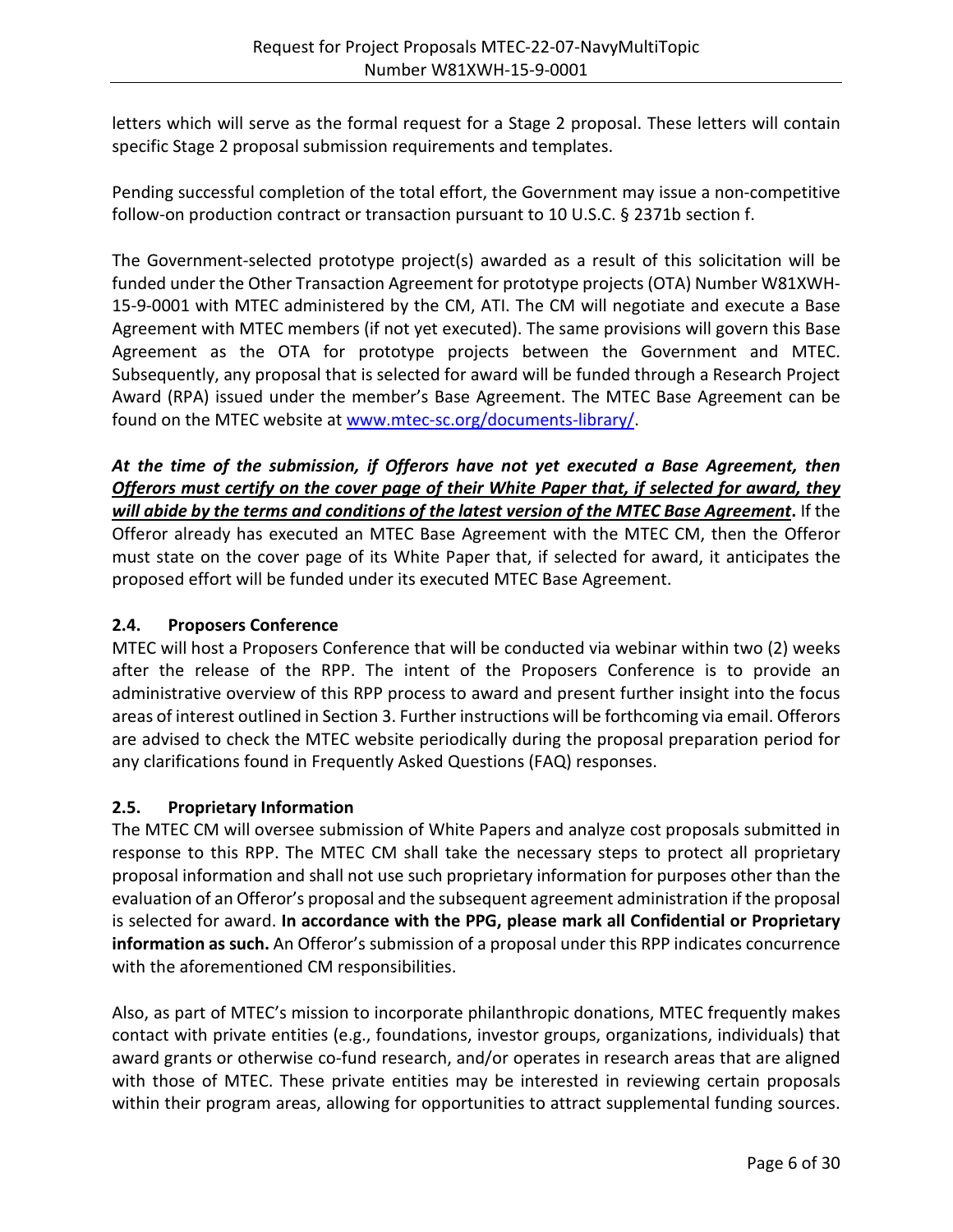Therefore, on your White Paper Cover Page, please indicate your willingness to allow MTEC Officers and Directors access to your proposal for the purposes of engaging in outreach activities with these private entities. MTEC Officers and Directors who are granted proposal access have signed Nondisclosure Agreements (NDAs) and Organizational Conflict of Interest (OCI) statements. Additionally, all Technical Evaluation Panel participants, which may include contractor support personnel serving as nongovernmental advisors, will agree to and sign a Federal Employee Participation Agreement or a Nondisclosure/Nonuse Agreement, as applicable.

## <span id="page-6-0"></span>**2.6. MTEC Member Teaming**

While teaming is not required for this effort, Offerors are encouraged to consider teaming during the proposal preparation period (prior to proposal submission) if they cannot address the full scope of technical requirements of the RPP or otherwise believe a team may be beneficial to the Government.

MTEC members are encouraged to use the MTEC Database Collaboration Tool. The purpose of the tool is to help MTEC member organizations identify potential teaming partners by providing a quick and easy way to search the membership for specific technology capabilities, collaboration interest, core business areas/focus, Research and Development (R&D) highlights/projects, and technical expertise. The Primary Point of Contact for each member organization is provided access to the collaboration database tool to make edits and populate their organization's profile. There are two sections as part of the profile relevant to teaming:

- "Collaboration Interests" Select the type of teaming opportunities your organization would be interested in. This information is crucial when organizations need to search the membership for specific capabilities/expertise that other members are willing to offer.
- "Solicitation Collaboration Interests" Input specific active solicitations that you are interested in teaming on. This information will help organizations interested in a specific funding opportunities identify others that are interested to partner in regard to the same funding opportunity. Contact information for each organization is provided as part of the member profile in the collaboration database tool to foster follow-up conversations between members as needed.

The Collaboration Database Tool can be accessed via the "Member Profiles Site" tab on the MTEC members-only website.

## <span id="page-6-1"></span>**2.7. Offeror Eligibility**

Offerors must be MTEC Members in good standing to be eligible to submit a White Paper. Offerors submitting White Papers as **the prime performer must be MTEC members of good standing at least 3 days prior to submission of the White Paper**. Subcontractors (including all lower tier subawardees) do not need to be MTEC members. To join MTEC, please visit [http://mtec-sc.org/how-to-join/.](http://mtec-sc.org/how-to-join/)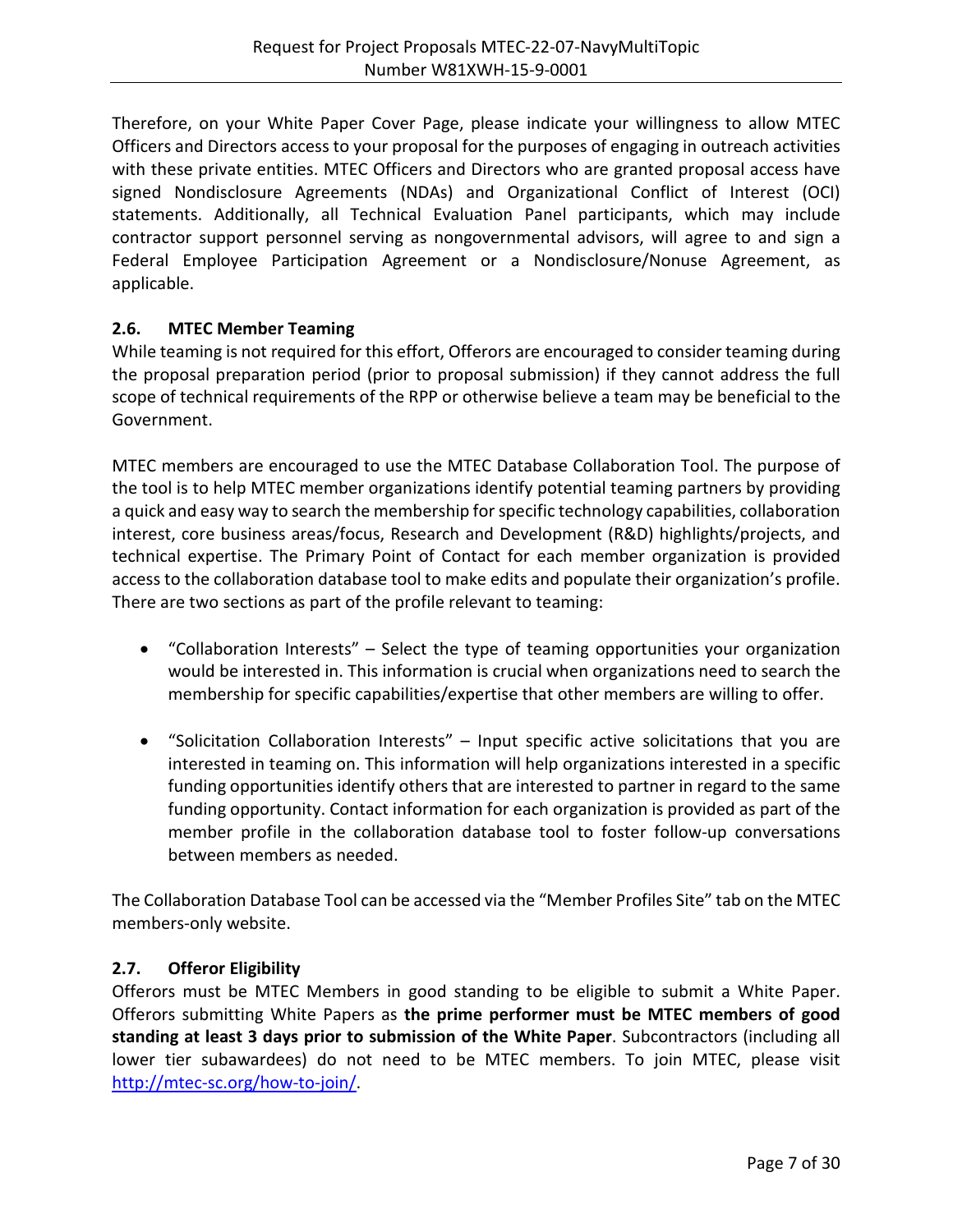## <span id="page-7-0"></span>**2.8. Cost Sharing Definition**

Cost sharing is defined as the resources expended by the award recipients on the proposed statement of work (SOW). *Cost sharing above the statutory minimum is not required in order to be eligible to receive an award under this RPP.* If cost sharing is proposed, then the Offeror shall state the amount that is being proposed and whether the cost sharing is a cash contribution or an in-kind contribution (see **Section 7.4 of the PPG** for definitions); provide a description of each cost share item proposed; the proposed dollar amount for each cost share item proposed; and the valuation technique used (e.g., vendor quote, historical cost, labor hours and labor rates, number of trips, etc.).

## <span id="page-7-1"></span>**2.9. Cost Sharing Requirements**

In order to be compliant with 10 U.S.C. §2371b, Research Projects selected for funding under this RPP are required to meet at least one of the conditions specified in **Section 3 of the PPG**. Beyond that, cost sharing is encouraged, if possible, as it leads to stronger leveraging of Governmentcontractor collaboration. For more information regarding cost share, please see **Section 7.4 of the PPG**.

Proposals that fail to meet the mandatory statutory conditions with regard to the appropriate use of Other Transaction authority, as detailed in **Section 3 of the PPG**, will not be evaluated and will be determined ineligible for award.

## <span id="page-7-2"></span>**2.10. MTEC Assessment Fee**

Per Section 3.4 of the Consortium Member Agreement (CMA), each recipient of a Research Project Award under the MTEC OTA shall pay MTEC an amount equal to 2% of the total funded value of each research project awarded. Such deposits shall be due no later than 90-days after the Research Project Award is executed. Awardees are not allowed to use MTEC funding to pay for their assessment fees. Therefore, Offerors shall not include this Assessment Fee as part of their proposed direct costs. Members who have not paid the assessment fee within 90 days of the due date are not "Members in good standing".

## <span id="page-7-3"></span>**2.11. Intellectual Property and Data Rights**

Baseline Intellectual Property (IP) and Data Rights for MTEC Research Project Awards are defined in the terms of an awardee's Base Agreement and, if applicable, specifically-negotiated terms are finalized in any resultant Research Project Award. MTEC reserves the right to assist in the negotiation of IP, royalties, licensing, future development, etc., between the Government and the individual performers prior to final award decision and during the entire award period.

The Offeror shall comply with the terms and conditions defined in the Base Agreement regarding IP and Data Rights**. It is anticipated that anything created under this proposed effort would be delivered to the Government with Government Purpose Rights or Unlimited Data Rights unless otherwise asserted in the proposal and agreed to by the Government.** Rights in technical data shall be determined in accordance with the provisions of the MTEC Base Agreement.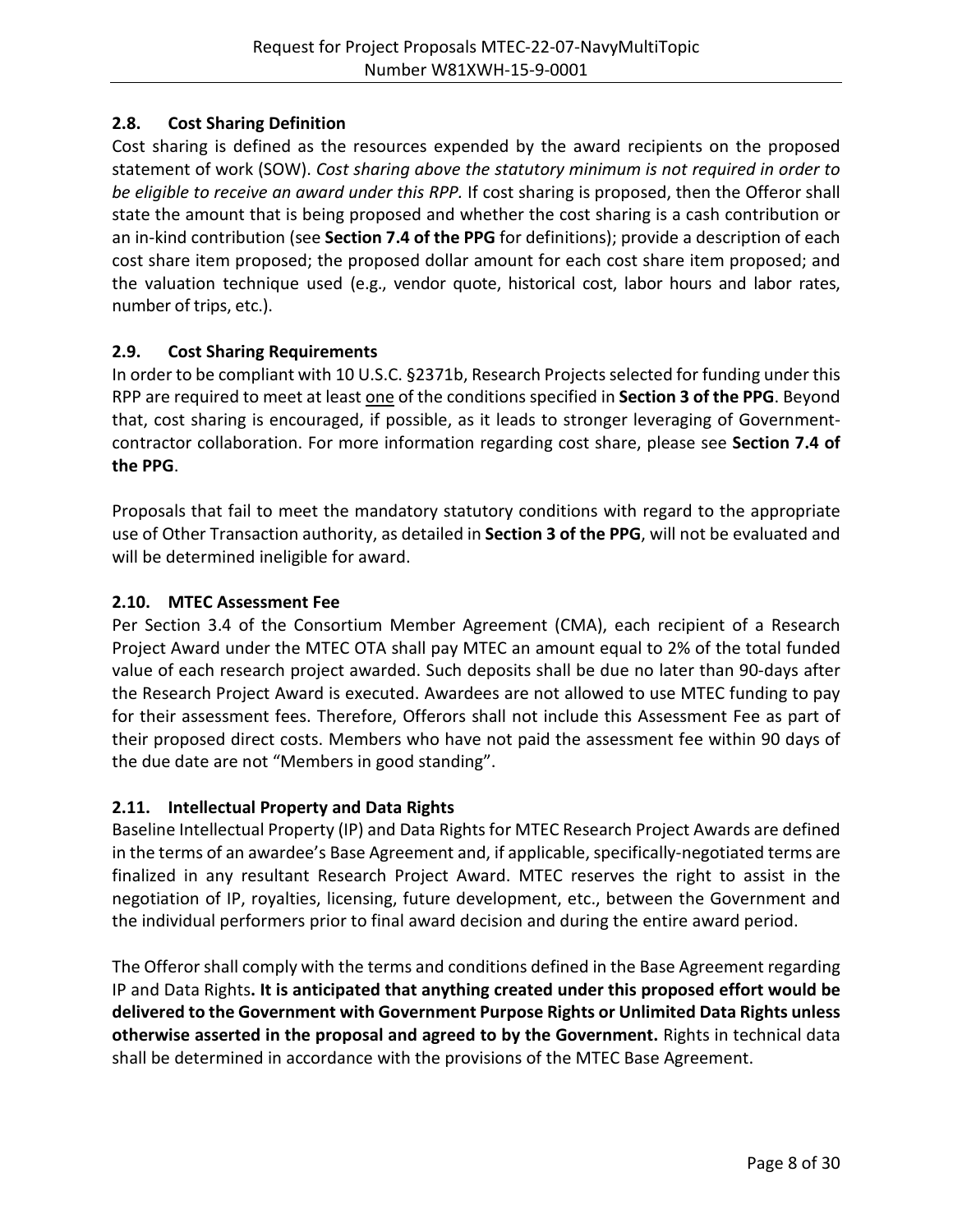Note that as part of Stage 2 of the RPP process (submission of a pitch or full proposal), Offerors shall complete and submit **Attachment 6 of the PPG** (Intellectual Property and Data Rights) with the Signature of the responsible party for the proposing Prime Offeror. For more information, the CM has published a resource for Offerors entitled, "Understanding Intellectual Property and Data Rights" on the MTEC members-only website.

## <span id="page-8-0"></span>**2.12. Expected Award Date**

Offerors should plan on the period of performance beginning September 30, 2022 (subject to change). The Government reserves the right to change the proposed period of performance start date through negotiations via the CM and prior to issuing a Research Project Award.

## <span id="page-8-1"></span>**2.13. Anticipated White Paper Selection Notification**

As the basis of selections is completed, the Government will forward their selections to the MTEC CM to notify Offerors. All Offerors will be notified by email from the MTEC CM of the results of the evaluation. Those with favorably evaluated white papers will move forward to the next phase of the process, while those not selected will receive evaluation rationale for non-selection.

Offerors are hereby notified that once a White Paper has been submitted, neither the Government nor the MTEC CM should discuss evaluation/status until after the Offeror receives the formal notification with the results of this evaluation.

# <span id="page-8-2"></span>**3 Technical Requirements**

## <span id="page-8-3"></span>**3.1. Background**

All white paper submissions shall describe projects that are based on logical reasoning and sound scientific rationale. Projects should not be exploratory in nature and do require a foundation of preliminary data. Please note that MTEC-sponsored projects must result in "prototype" research deliverables that transition medical solutions to industry.

The definition of a "prototype" is as follows: Proposed prototype projects should not be exploratory in nature and do require a foundation of preliminary data. A prototype project can generally be described as a preliminary pilot, test, evaluation, demonstration, or agile development activity used to evaluate the technical or manufacturing feasibility or military utility of a particular technology, process, concept, end item, effect, or other discrete feature. Prototype projects may include systems, subsystems, components, materials, methodology, technology, or processes. By way of illustration, a prototype project may involve: a proof of concept; a pilot; a novel application of commercial technologies for defense purposes; a creation, design, development, demonstration of technical or operational utility; clinical recommendations or guidelines; or combinations of the foregoing, related to a prototype. The quantity should generally be limited to that needed to prove technical or manufacturing feasibility or evaluate military utility.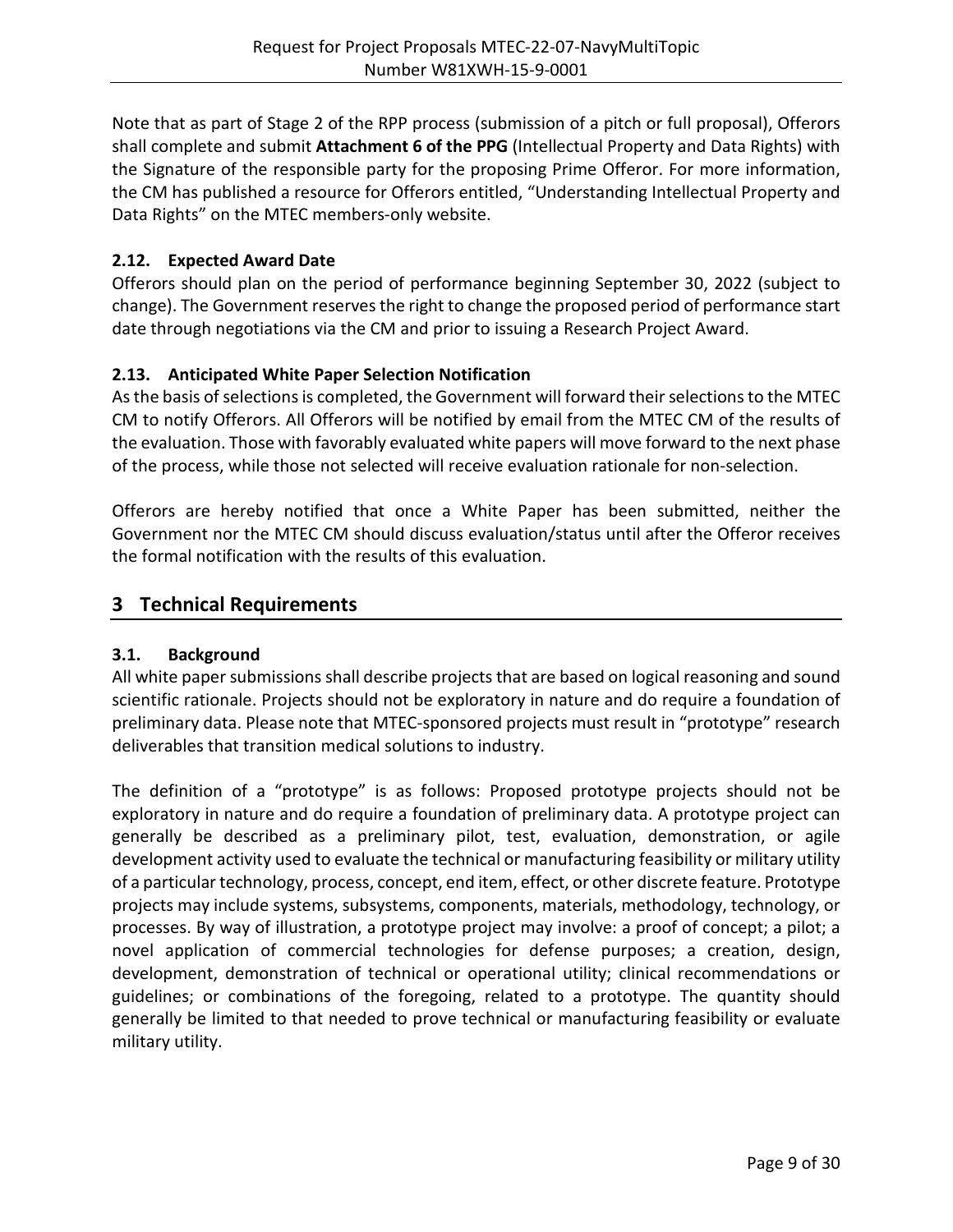Subsequent to the completion of performance under the prototype awards resulting from this RPP, the Government reserves the right to award follow-on work. Any follow-on work for the continuation of the prototype development is contingent upon availability of future funding and the successful completion/progression of milestones.

#### <span id="page-9-0"></span>**3.2. Minimum Requirements for Submission of a White Paper**

White Papers submitted in response to this RPP shall meet the following minimum requirements:

- 1. Meet the Minimum Knowledge/Technology Readiness Level (KRL/TRL): Proposed prototypes shall be at a KRL or TRL of 5 **at the time of submission or by the anticipated award date (at or around September 30, 2022)**. Offerors have achieved KRL/TRL 5 if:
	- **Knowledge Products:** Offeror has completed testing of *a priori* hypotheses using rigorous scientific design and directly assessed whether and how a tool can work.
	- **Pharmaceutical (Biologics, Vaccines):** Offeror has determined that sufficient data on the candidate biologic/vaccine exist in the draft technical data package to justify proceeding with preparation of an Investigational New Drug (IND) application.
	- **Medical Devices:** Investigational Device Exemption (IDE) review by the Center for Devices and Radiological Health (CDRH) results in determination that the investigation may begin. For a 510(k), preliminary findings suggest the device will be substantially equivalent to a predicate device.
	- **Medical Information Management/Information Technology & Medical Informatics:** Medical Informatics data and knowledge representation models are implemented as data and/or knowledge management systems and tested in a lab environment.

NOTE: Full definitions of TRLs can be found [here.](https://mtec-sc.org/wp-content/uploads/2016/12/TRL-definitions.pdf) More information regarding KRLs can be found [here.](https://www.mtec-sc.org/wp-content/uploads/2020/12/Knowledge-Readiness-Levels-KRLs-Information.pdf)

- 2. Represent New or Substantially Revised Submissions to MTEC: This RPP is intended only for submission of new projects or substantially revised or modified proposals in accordance with previous Government feedback, and not identical resubmissions from previous MTEC NavyMultiTopic solicitations (including the 20-02-NavyMultiTopic and 21- 10-NavyMultiTopic).
- 3. Align to a Specified Focus Area of Interest: White Papers shall align to a single Focus Area of Interest specified in Section 3.3 below. Failure to align to a single Focus Area of Interest may result in an "Unacceptable" rating and render the proposal ineligible for award.

#### <span id="page-9-1"></span>**3.3. Focus Areas of Interest**

Proposed prototype solutions **shall** address *ONE* of the Technology Focus Areas and *ONE* of the associated Specific Areas of Interest outlined below in support of the NAMD. Offerors are not limited to a single white paper submission. White Papers not aligned to *ONE* of these Focus Areas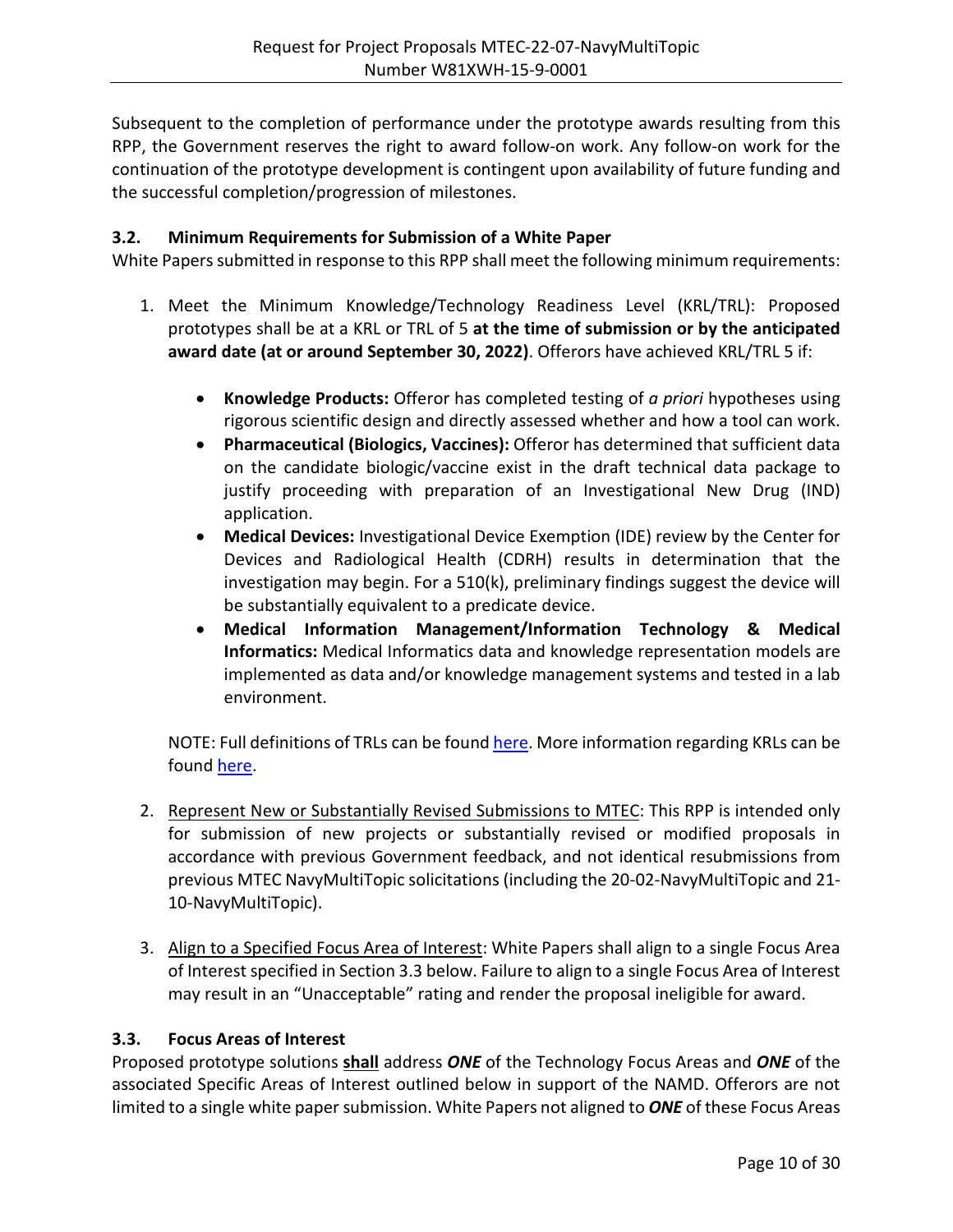(and ONE of the associated Specific Areas of Interest) may not be considered for award. These Technology Focus Areas are not listed in order of importance.

## **1) FOCUS AREA #1: COMBAT CASUALTY WOUND AND INFECTION CARE:**

This area focuses on patient care at and through the continuum of care as well as products and services that sustain patient (warfighter) health in austere environments such as expeditionary, littoral, and deep water. **Specific areas of interest** are as follows (*Offerors shall address only one of these in each White Paper submission*):

- a) Wound care treatments / therapies for combat injuries. Includes technologies suitable for use at point of injury and / or at medical facilities in theater
- b) Wound care technologies for combat wound infections (e.g., bacterial and other infections of combat wounds)
- c) Innovative wound care technologies to treat and prevent biofilm formation

## **2) FOCUS AREA #2: MILITARY DENTAL RESEARCH:**

This area focuses on prevention and treatment of dental and maxillofacial injuries, pain, and infections to improve care for and outcomes of wounded warfighters. Research topics may encompass routine clinical dental care to maintain the resilience and readiness of the warfighter as well as methods or products to treat injuries to the oral cavity, face, and facial bones sustained during combat (e.g., combat density, fracture, burns, etc.). Also of interest are development activities focused on manufacturing readiness of technical solutions. **Specific areas of interest** are as follows *(Offerors shall address only one of these in each White Paper submission*):

- a) Clinical solutions for dental diseases and emergencies, which may include diagnostic aids, prevention or treatment modalities, restorative biomaterials, medications, therapeutic techniques, clinical guidelines, and/or knowledge products relevant to clinical practice
- b) Methods or products to treat maxillofacial injury and trauma sustained during combat for restoring the cosmetic and functional aspects of the face, including fabrication, manufacturing, and performance testing of products such as a solid dressing that contains antimicrobial silver and cerium ions and maintains antimicrobial activity for up to 3 days
- c) Military Dental Research Solutions to provide emergency dental care in austere or forward combat environments

## **3) FOCUS AREA #3: HUMAN PERFORMANCE:**

This area focuses on the prediction and monitoring of health status using advanced biomedical and electronics solutions and well as treatments to improve human performance or mitigate negative environmental effects of Navy personnel in militarilyrelevant environments (e.g., underwater, surface, and / aviation). **Specific areas of interest** as follows (*Offerors shall address only one of these in each White Paper submission*):

a) Development of physiological monitoring systems to include wearable devices and/or tablets for verification and validation of individualized predication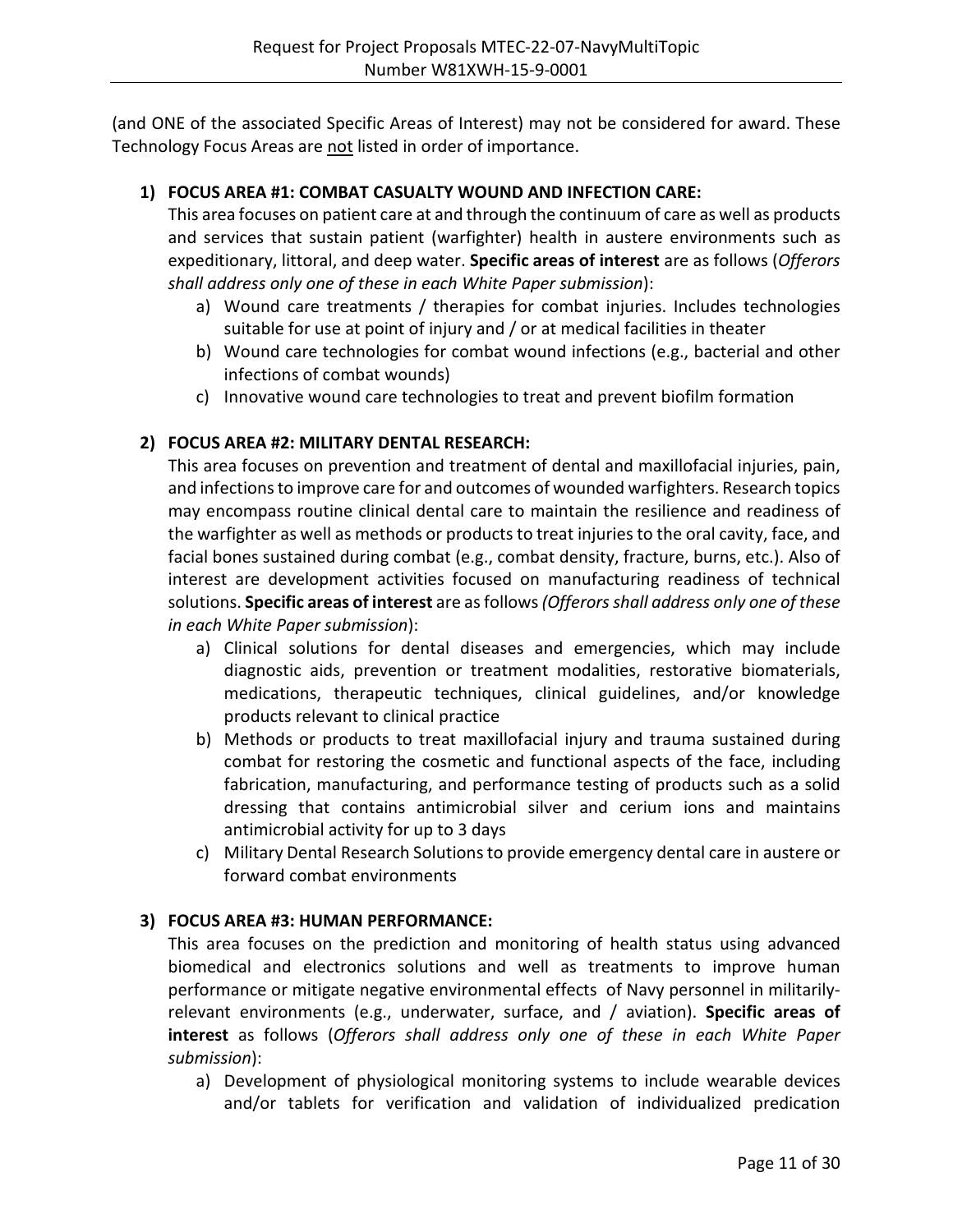algorithms for physical and cognitive performance due to stress in underwater Navy-relevant operational environments

b) Biomedical solutions for the rapid delivery of products to improve the performance of military personnel / or mitigate negative effort of environmental condition conditions during or directly following the symptomatic onset of conditions that may otherwise comprise the efficiency of service members and their performance in militarily relevant environments (e.g., surface [motionsickness], undersea).

## <span id="page-11-0"></span>**3.4. Additional Points of Consideration**

- **Classification of Proposed Solutions:** Proposed prototype solutions shall be either "engineering and medical prototypes" or "knowledge products". See below for definition of each.
	- o Engineering and Medical Prototypes: System, subsystem, component, or material directly or indirectly delivering or supporting a biomedical product or critical capability. These are physical, in-hand products which can be examined, tested, and demonstrated. This may also include products that require U.S. Food and Drug Administration (FDA) approval.
	- o Knowledge Products: Non-materiel solution that includes methodology, technology, or technical process directly or indirectly supporting a biomedical product or critical capability. This may also include products such as technical reports or manuals impacting training and/or operations.
- **Military Relevance:** Proposed projects must demonstrate relevance to the enhanced readiness and resilience of Navy and Marine Corps health and performance or Joint service member applications / relevance.
- **Project Maturity:** This solicitation is not meant to support development of a new prototype but should focus on fine tuning and optimization of existing prototypes or other technologies.
- **Industry Partners:** Proposed projects are encouraged to include relevant industry partners, especially considering that the eventual goal is to transition products to industry for FDA approval and/or commercialization.
- **USG / DoD Partners:** The Offeror is encouraged to partner with DoD / Government facilities / laboratories / medical treatment centers:
	- $\circ$  One or more military medical treatment facilities to include the Veteran's Affairs (VA) and/or DoD medical treatment facilities;
	- $\circ$  One or more military medical or scientific laboratories / centers for the conduct of the proposed efforts.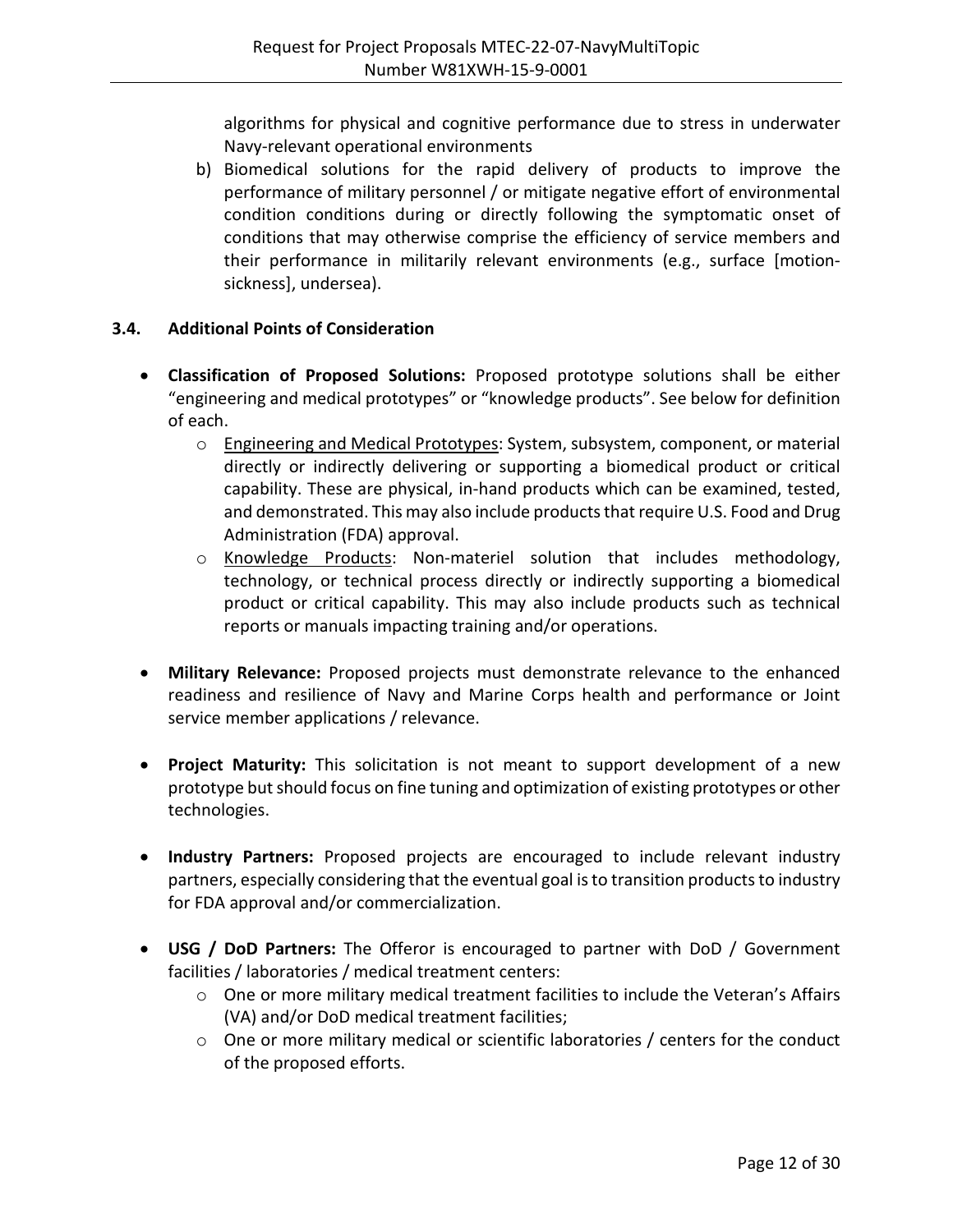For the purposes of white paper and proposal submissions, the Offeror is expected to identify aspects of the proposed work which may be done in collaboration with USG / DoD VA and provide information of the identification and process and intent of the establishment of the future collaborations with the USG / DoD site(s). Partnership with USG / DoD is not a requirement for award.

## <span id="page-12-0"></span>**3.5. Potential Follow-on Tasks**

There is potential for award of one or more follow-on tasks based on the success of any resultant Research Project Awards (subject to change depending upon Government review of work completed and availability of funding). Note that any potential follow-on work is expected to be awarded non-competitively to resultant project awardees. Follow-on work may include tasks related to advancement of prototype maturity, and/or to expand the use or utility of the prototype. **Examples** of potential follow-on work are (**but not limited to**):

- Prototype development, refinement, maturation
- Nonclinical and preclinical studies required for the technical data package for a regulatory application
- Clinical Studies
- Establish robust quality system
- Improve efficiency and reproducibility of manufacturing process for scale up
- Work towards FDA clearance/ approval
- Military environmental and operational assessments
- Ruggedization for operation in military environments
- Advanced technical testing in relevant or simulated operational environments
- Initial Procurement

## <span id="page-12-1"></span>**3.6. Restrictions on Animal and Human Subjects**

White Papers and proposals must comply with restrictions and reporting requirements for the use of animal and human subjects, to include research involving the secondary use of human biospecimens and/or human data. The Awardee shall ensure local Institutional Animal Care and Use Committee (IACUC) and Institutional Review Board (IRB) approvals, continuing review (in the intervals specified by the local IACUC and IRB, but at a minimum, annually), and approval by the U.S. Army Medical Research and Development Command Animal Care and Use and Review Office (ACURO) and the USAMRDC Human Research Protections Office (HRPO). Offerors shall include IACUC, ACURO, IRB and HRPO review and approval in the SOW/Milestones Table submitted with the Stage 2 full proposal (if invited), as applicable.

**Research Involving Humans:** All DoD-funded research involving new and ongoing research with human anatomical substances, human subjects, or human cadavers must be reviewed and approved by the USAMRDC Office of Research Protections (ORP), HRPO, prior to research implementation. This administrative review requirement is in addition to the local IRB or Ethics Committee (EC) review. Allow a minimum of 2 to 3 months for HRPO regulatory review and approval processes.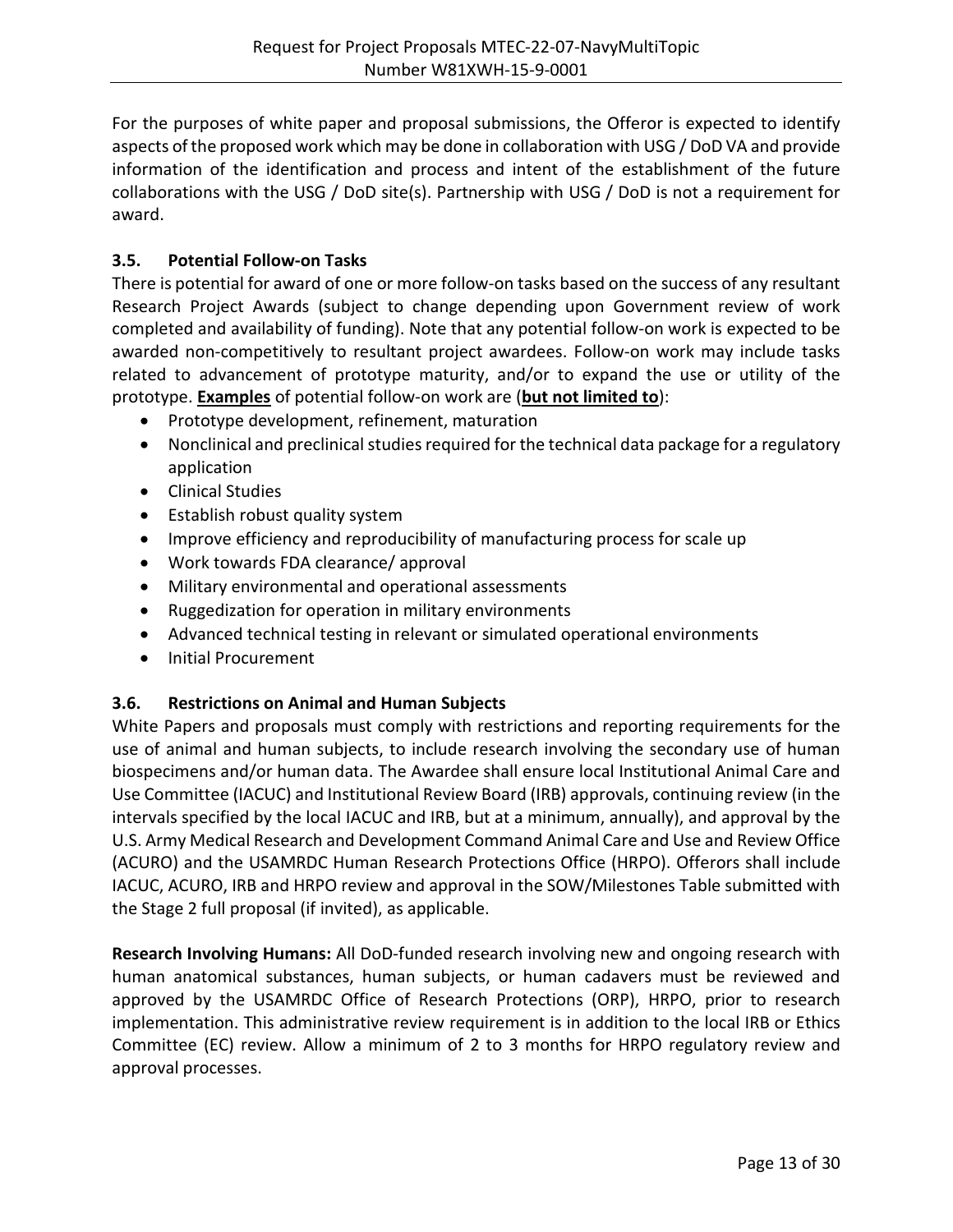**Research Involving Animals:** All DoD-funded research involving new and ongoing research with animals must be reviewed and approved by the USAMRDC ORP ACURO, in addition to the local IACUC of record. Allow at least 3 to 4 months for ACURO regulatory review and approval processes for animal studies.

*These restrictions include mandatory Government review and reporting processes that will impact the Offeror's schedule.*

## <span id="page-13-0"></span>**3.7. Guidance Related to DoD-Affiliated Personnel for Participation**

Please note that compensation to DoD-affiliated personnel for participation in research while on duty is prohibited with some exceptions. For more details, see Department of Defense Instruction (DODI) 3216.02, Protection of Human Subjects and Adherence to Ethical Standards in DoD-Conducted and Supported Research. You may access a full version of the DODI by accessing this link:<https://www.esd.whs.mil/Portals/54/Documents/DD/issuances/dodi/321602p.pdf>

## <span id="page-13-1"></span>**4 White Paper Preparation**

## <span id="page-13-2"></span>**4.1. General Instructions**

White Papers should be submitted by the date and time specified on the cover page using BIDS: [https://ati2.acqcenter.com/ATI2/Portal.nsf/Start?ReadForm.](https://ati2.acqcenter.com/ATI2/Portal.nsf/Start?ReadForm) See **Attachment 7 of the PPG** for further information regarding BIDS registration and submission.

The White Paper format provided in this MTEC RPP is **mandatory** and shall reference this RPP number (**MTEC-22-07-NavyMultiTopic**). Note that Cost Proposals are only required for Stage 2 and are not part of the initial White Paper submission. However, Offerors are required to submit a Rough Order of Magnitude (ROM) pricing in accordance with the White Paper template (Section 8 of this RPP). Offerors are encouraged to contact the Points-of-Contact (POCs) identified herein up until the White Paper submission date/time to clarify requirements (both administrative and technical in nature).

All eligible Offerors may submit White Papers for evaluation according to the criteria set forth herein. Offerors are advised that only ATI as the MTEC's CM, with the approval of the DOD Agreements Officer, is legally authorized to contractually bind MTEC into any resultant awards.

## <span id="page-13-3"></span>**4.2. Instructions for the Preparation & Submission of the Stage 1 White Paper**

Offerors submitting White Papers in response to this RPP shall prepare all documents in accordance with the following instructions:

Offerors should submit files in Microsoft Office formats or Adobe Acrobat (PDF – portable document format) as indicated below. ZIP files and other application formats are not acceptable. All files must be print-capable, searchable, and without a password required. Filenames must contain the appropriate filename extension (.docx, .doc, .pptx, .ppt .xlsx, .xls or .pdf). Filenames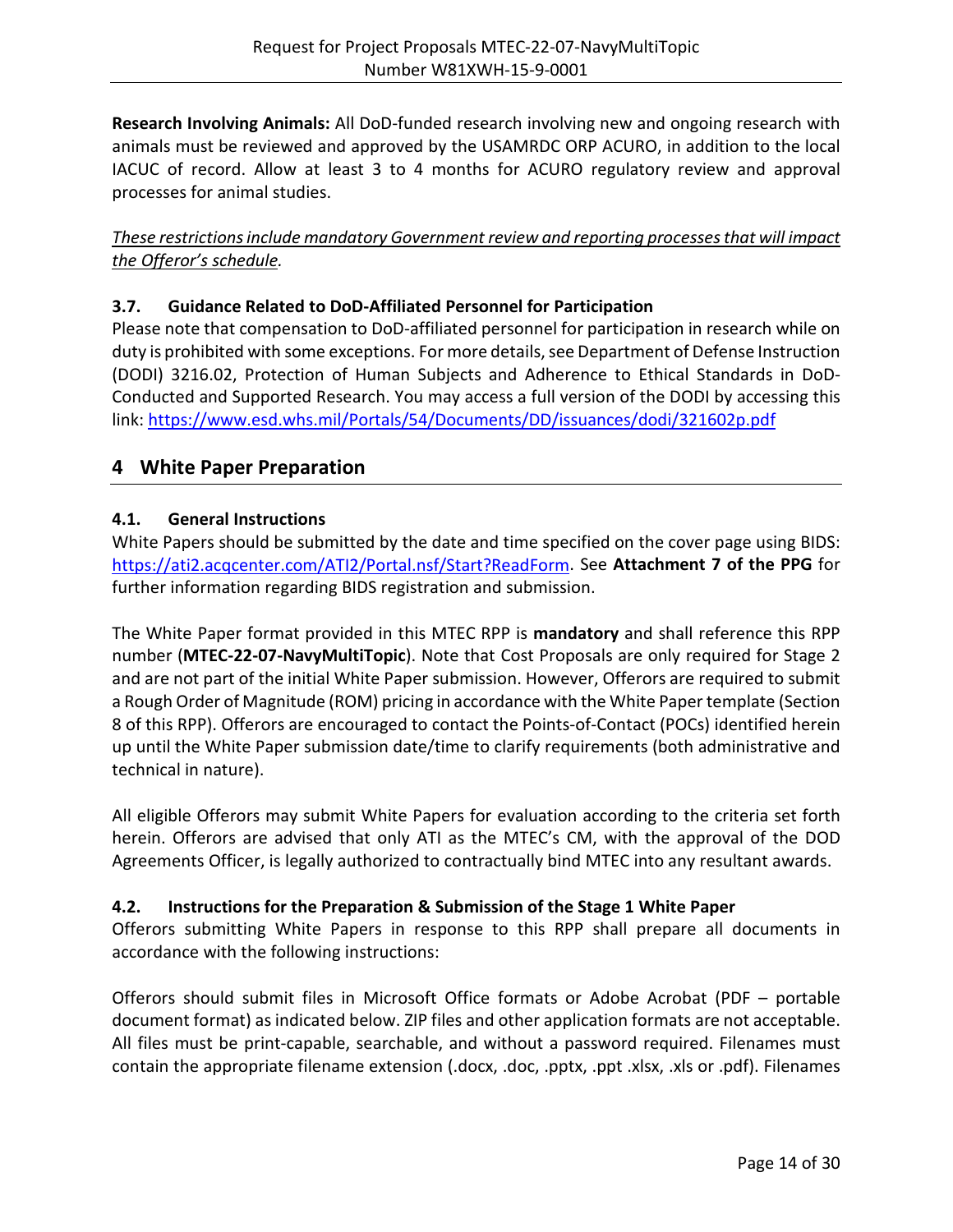shall not contain special characters. Apple users must ensure the entire filename and path are free of spaces and special characters.

An automated BIDS receipt confirmation will be provided by email. Offerors may submit in advance of the deadline**. Neither MTEC nor ATI will make allowances/exceptions for submission problems encountered by the Offeror using system-to-system interfaces. If the Offeror receives errors and fails to upload the full submission prior to the submission deadline, the submission may not be accepted. It is the Offeror's responsibility to ensure a timely and complete submission.**

## **Required Submission Documents (1): Submitted via BIDS**

• **White Paper:** one PDF document (5MB of lower)

**Page Limitation:** Each White Paper is limited to four (4) pages plus a cover page (5 pages total). The White Paper must be in 11-point (or larger) type font, single-spaced, single-sided, on 8.5 inches x 11 inches paper. Smaller font may be used in figures and tables but must be clearly legible. Margins on all sides (top, bottom, left, and right) should be at least 1 inch. The MTEC staff will share white papers with various potential public and private sector sponsors. *Please do not include confidential or proprietary information.* White Papers exceeding the page limits specified above may not be accepted.

## <span id="page-14-0"></span>**4.3. Stage 2: Pitch or Full Proposal (for Only Those Offerors Recommended for Stage 2)**

As outlined in Section 2.3 of this RPP, the Stage 2 process may vary and may require different submissions compared with typical MTEC RPPs. The Government is utilizing two distinct Stage 2 approaches under this RPP.

- **Stage 2 Approach A:** This Stage 2 approach will require a solution pitch (i.e., oral presentation) followed by a written detailed research strategy and full cost proposal (after evaluation of the pitch). Information on cost proposals can be found in Section 7 of the PPG.
- **Stage 2 Approach B:** This Stage 2 approach will require a full proposal (to include technical and cost volumes) using the MTEC PPG.

Note that Stage 2 Offerors will only be required to follow one of the aforementioned Stage 2 approaches. Those Offerors that are favorably evaluated during Stage 1 will receive notification letters which will serve as the formal request for a Stage 2 proposal. These letters will contain specific Stage 2 proposal submission requirements and templates.

Please note that MTEC members who are invited to participate in Stage 2 will be required to comply with the following requirements in addition to any Stage 2 proposal requirements listed above:

• **Warranties and Representations (template provided in Attachment 3 of the PPG)** One Word (.docx or .doc) or PDF file that contains all Warranties and Representations is required for each proposal.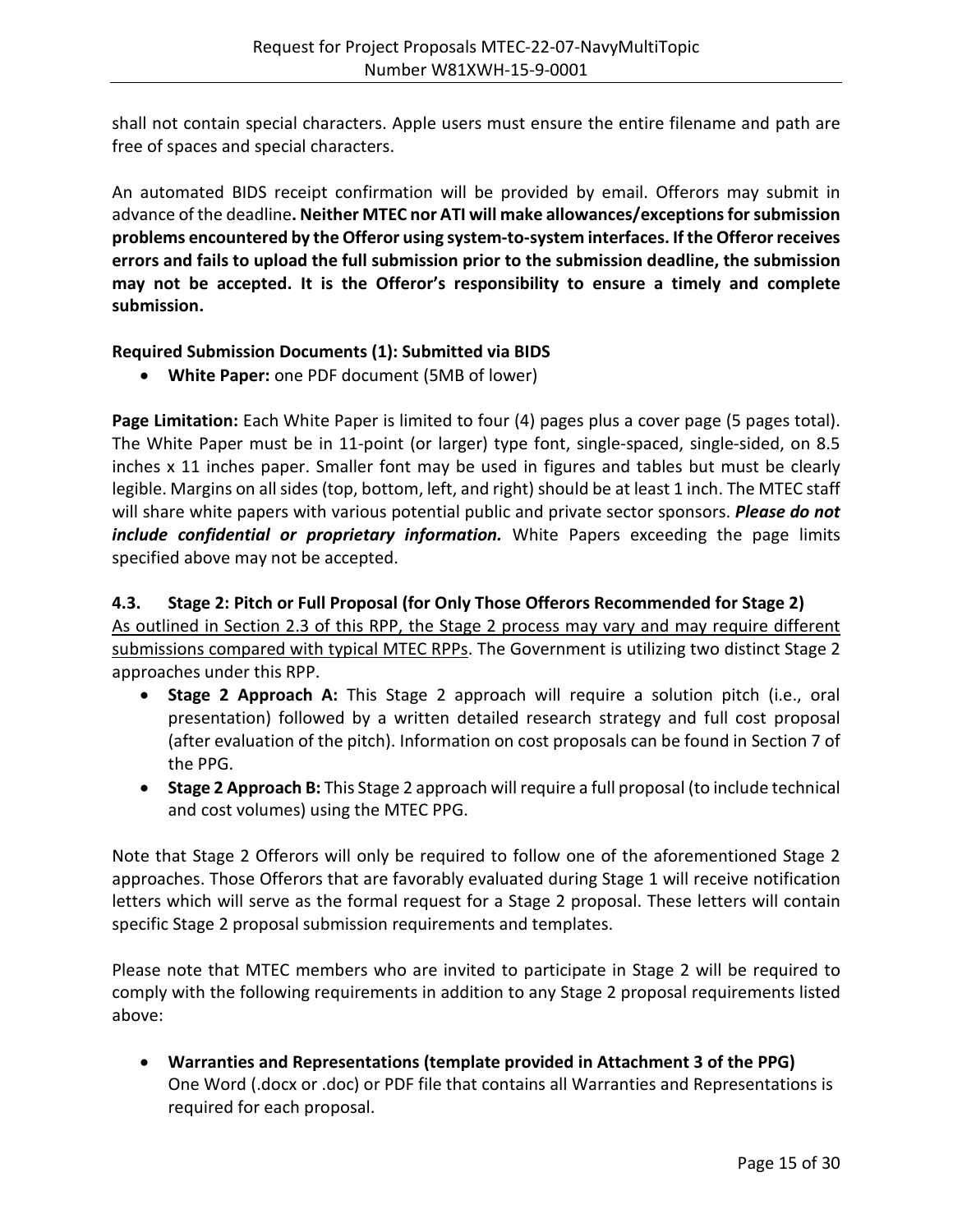## • **Statement of Work (template provided in Attachment 4 of the PPG)**

One Word (.docx or .doc) or PDF file. Provide a Statement of Work as a separate document to outline the proposed technical solution and demonstrate how the contractor proposes to meet the Government objectives. Submitted information is subject to change through negotiation if the Government selects proposal for award. The format of the proposed Statement of Work shall be completed in accordance with the template provided below. The Government reserves the right to negotiate and revise any or all parts of SOW/Milestone Payment Schedule (MPS). Offerors will have the opportunity to concur with revised SOW/Milestone Payment Schedule as necessary.

## • **Current and Pending Support (template provided in Attachment 5 of the PPG)**

One Word (.docx or .doc) or PDF file. The Offeror shall provide this information for all key personnel who will contribute significantly to the proposed research project. Specifically, information shall be provided for all current and pending research support (to include Government and non-government), including the award number and title, funding agency and requiring activity's names, period of performance (dates of funding), level of funding (total direct costs only), role, brief description of the project's goals, and list of specific aims. If applicable, identify where the proposed project overlaps with other existing and pending research projects. Clearly state if there is no overlap. If there is no current and/or pending support, enter "None."

## • **Data Rights Assertions (template provided in Attachment 6 of the PPG)**

One Word (.docx or .doc) or PDF file. The Offeror shall comply with the terms and conditions defined in the Base Agreement regarding Data Rights. It is anticipated that anything delivered under this proposed effort would be delivered to the Government with Government Purpose Rights or Unlimited Data Rights unless otherwise asserted in the proposal and agreed to by the Government. If this is not the intent, then you should discuss any restricted data rights associated with any proposed deliverables/milestones. If applicable, complete the table within the referenced attachment for any items to be furnished to the Government with restrictions.

## • **Letter of Intent (Addendum 1 of this RPP)**

Provide letter(s) of intent, signed by the appropriate organizational official, confirming the work that is being done in collaboration with USG / DoD VA. Partnership with USG / DoD is not a requirement for award.

## • **MTEC Base Agreement**

If Offerors have not yet executed a MTEC Base Agreement, then Offerors must certify on the cover page of their full proposal that, if selected for award, they will abide by the terms and conditions of the latest version of the MTEC Base Agreement. If the Offeror already has executed an MTEC Base Agreement with the MTEC CM, then the Offeror must state on the cover page of its Proposal that, if selected for award, it anticipates the proposed effort will be funded under its executed MTEC Base Agreement. A sample of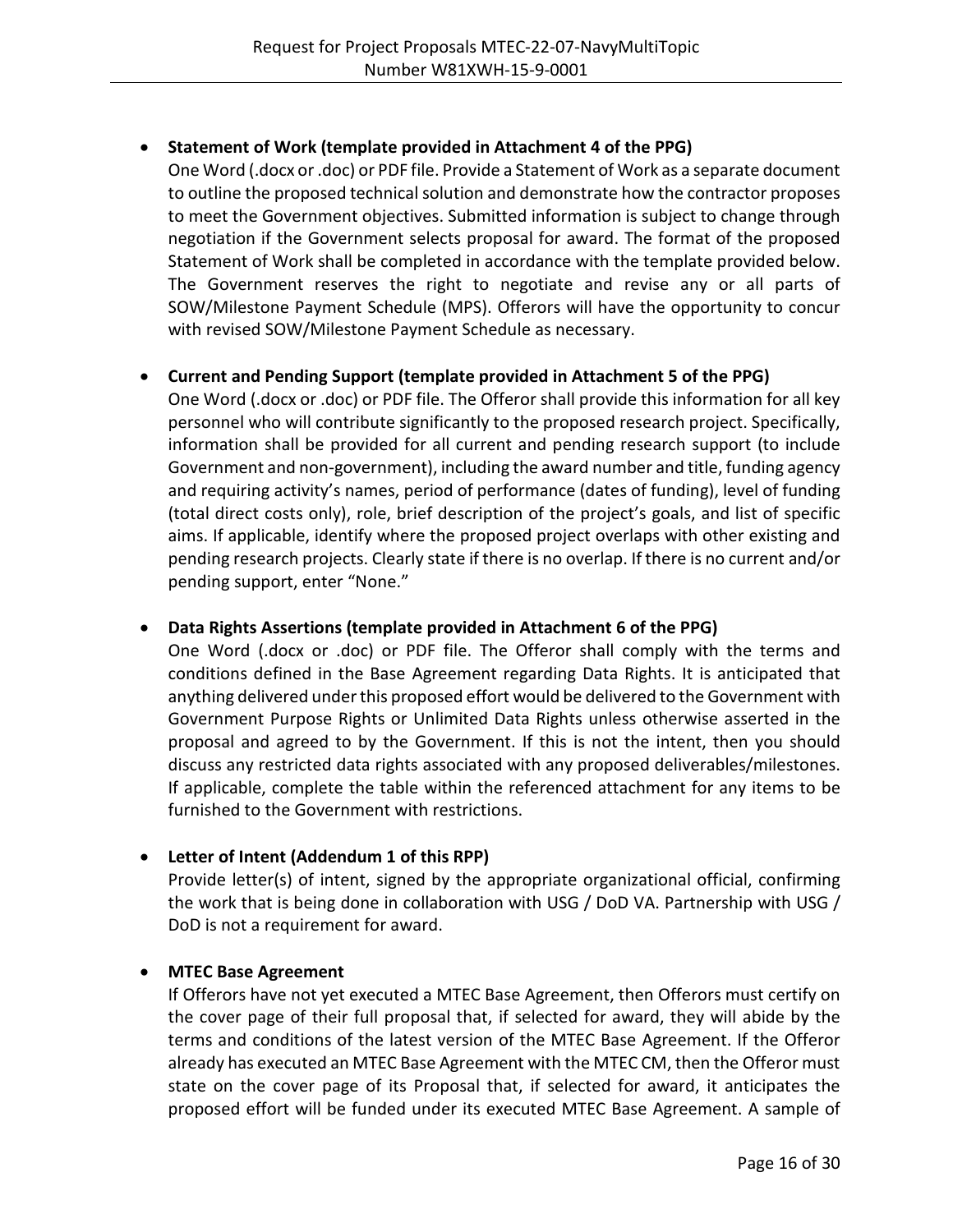the MTEC Base Agreement can be found on the MTEC website at [www.mtec](http://www.mtec-sc.org/documents-library/)[sc.org/documents-library/.](http://www.mtec-sc.org/documents-library/)

*Evaluation:* The Government will evaluate and determine which proposal(s) to award based on criteria described in **Section 5, "Selection,"** of this RPP. The Government reserves the right to negotiate with Offerors.

## <span id="page-16-0"></span>**4.4. Proposal Preparation Costs**

The cost of preparing White Papers/Proposals in response to this RPP is not considered a direct charge to any resulting award or any other contract. Additionally, the MTEC Assessment Fee (see Section 2.10 of this RPP) is not considered a direct charge to any resulting award or any other contract.

## <span id="page-16-1"></span>**4.5. Freedom of Information Act (FOIA)**

To request protection from FOIA disclosure as allowed by 10 U.S.C. §2371(i), Offerors shall mark business plans and technical information with a legend identifying the documents as being submitted on a confidential basis. For more information, please refer to Section 6.1.1 of the PPG.

## <span id="page-16-2"></span>**4.6. Telecommunications and Video Surveillance**

Per requirements from the Acting Principal Director of Defense Pricing and Contracting dated 13 August 2020, the provision at FAR 52.204-24, "Representation Regarding Certain Telecommunications and Video Surveillance Services or Equipment" is incorporated in this solicitation. If selected for award, the Offeror(s) must complete and provide the representation, as required by the provision, to the CM. For more information, please refer to Section 6.1.2 of the PPG.

## <span id="page-16-3"></span>**5 Selection**

## <span id="page-16-4"></span>**5.1. Preliminary Screening**

The CM will conduct a preliminary screening of submitted White Papers to ensure compliance with the RPP requirements. As part of the preliminary screening process, White Papers that do not meet the requirements of the RPP may be eliminated from the competition or additional information may be requested by the CM. The Government reserves the right to request additional information or eliminate proposals that do not meet these requirements from further consideration. One of the primary reasons for non-compliance or elimination during the initial screening is the lack of significant nontraditional defense contractor participation, nonprofit research institution participation, or cost share (see Section 3 of the PPG). Proposal Compliance with the statutory requirements regarding the appropriate use of Other Transaction Authority (as detailed within Section 3 of the PPG) will be determined based upon the ratings shown in Table 1:

| <b>TABLE 1 - COST SHARING/NONTRADITIONAL CONTRACTOR ASSESSMENTS</b> |                    |  |  |
|---------------------------------------------------------------------|--------------------|--|--|
| <b>RATING</b>                                                       | <b>DESCRIPTION</b> |  |  |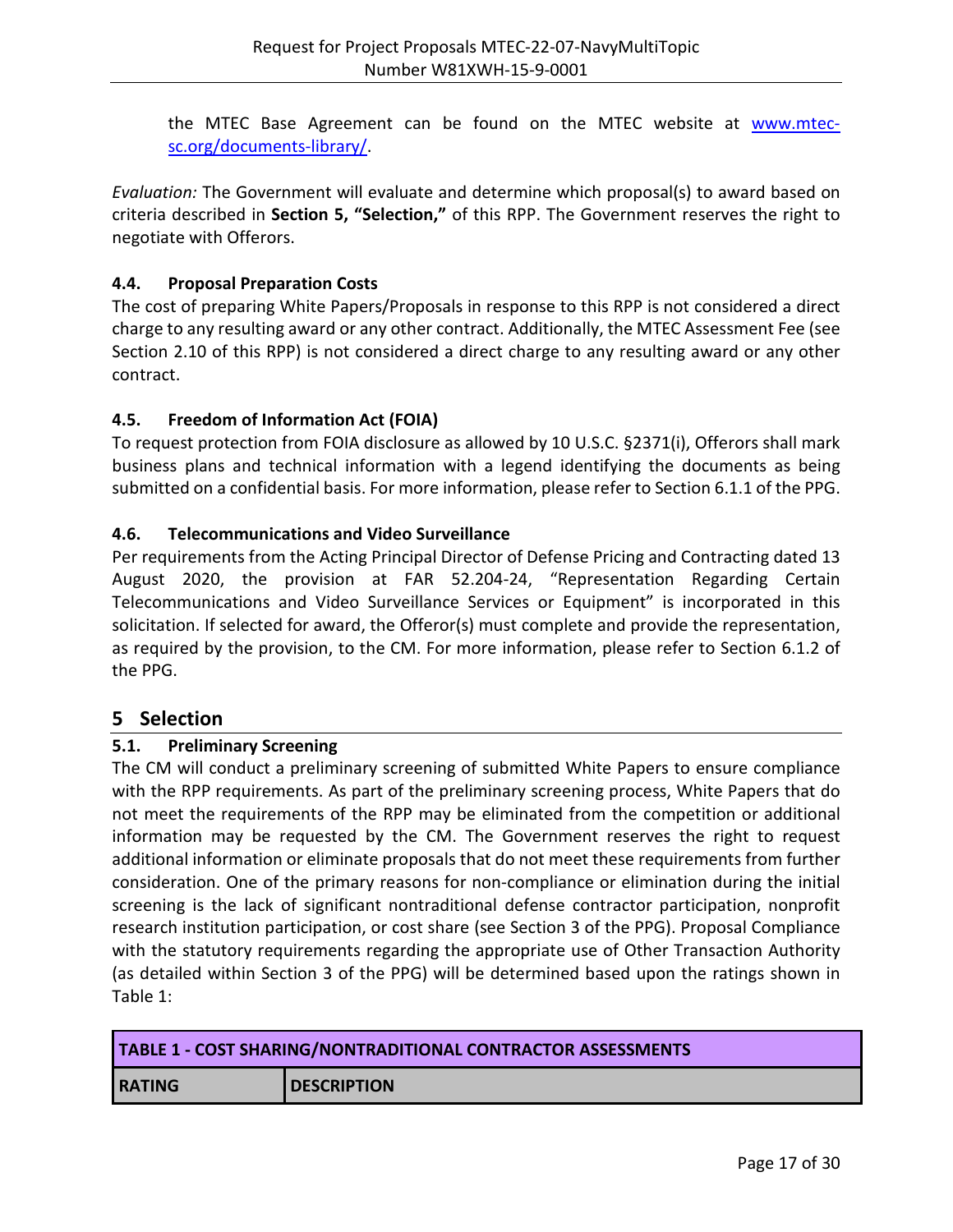| <b>PASS</b> | Offeror proposing an MTEC research project meets at least ONE of the<br>following:<br>Offeror is a Nontraditional Defense Contractor or Nonprofit<br><b>Research Institution</b><br>Offeror's Proposal has at least one Nontraditional Defense<br>$\bullet$<br>Contractor or Nonprofit Research Institute participating to a<br>significant extent<br>All significant participants in the transaction other than the Federal<br>$\bullet$<br>Government are small businesses or nontraditional defense<br>contractors<br>• Offeror provides at least one third of the total project cost as<br>acceptable cost share                      |
|-------------|-------------------------------------------------------------------------------------------------------------------------------------------------------------------------------------------------------------------------------------------------------------------------------------------------------------------------------------------------------------------------------------------------------------------------------------------------------------------------------------------------------------------------------------------------------------------------------------------------------------------------------------------|
| <b>FAIL</b> | Offeror proposing an MTEC research project does NOT meet at least ONE<br>of the following:<br>Offeror is a Nontraditional Defense Contractor or Nonprofit<br><b>Research Institution</b><br>Offeror's Proposal has at least one Nontraditional Defense<br>$\bullet$<br>Contractor or Nonprofit Research Institution participating to a<br>significant extent<br>All significant participants in the transaction other than the Federal<br>$\bullet$<br>Government are small businesses or nontraditional defense<br>contractors<br>Offeror provides at least one third of the total project cost as<br>$\bullet$<br>acceptable cost share |

## <span id="page-17-0"></span>**5.2. Stage 1 (White Paper) Evaluation**

The CM will distribute all White Papers that pass the preliminary screening (described above and in Table 1) to the Government for full evaluation. Evaluation of White Papers will be based on an independent, comprehensive review and assessment of the work proposed against stated source selection criteria and evaluation factors. The Government will evaluate each White Paper against the evaluation factors detailed below and assign adjectival ratings to the non-cost/price factor(s) consistent with those defined in Table 2 (General Merit Rating Assessments). The Offeror shall clearly state how it intends to meet and, if possible, exceed the RPP requirements. Mere acknowledgement or restatement of a RPP requirement is not acceptable. The overall award decision will be based upon a best value determination by considering factors in addition to cost/price. The equally important evaluation factors and evaluation criteria are described below:

#### **Stage 1 Evaluation Factors:**

- **1. Research Strategy**
- **2. Personnel and Team**

**Evaluation Factor 1 – Research Strategy:**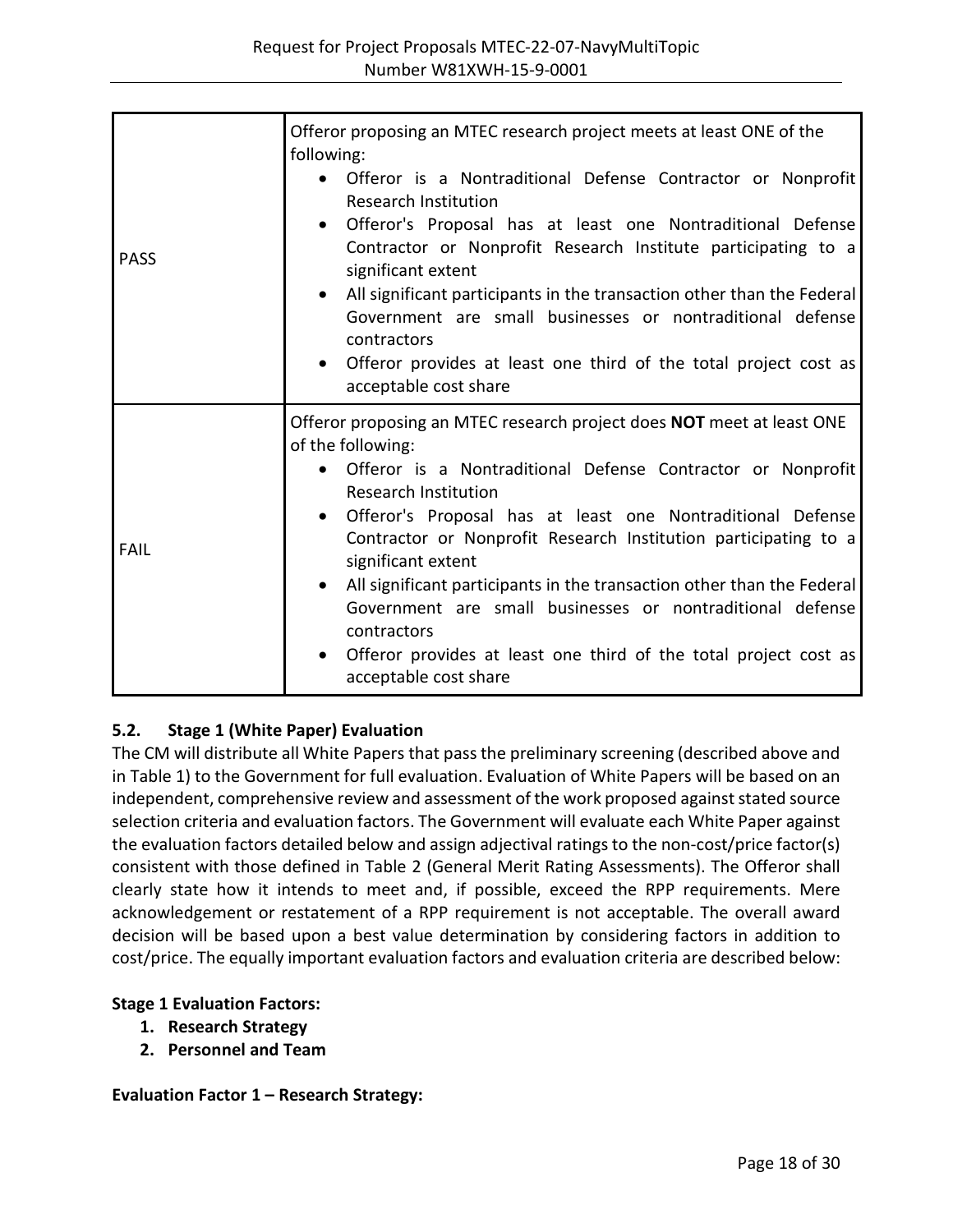The Offeror's White Paper will be assessed for relevancy, thoroughness, and completeness of the proposed research strategy. The following information will be considered as part of this factor:

- Whether the proposed prototype is based on promising preliminary data, sound scientific rationale, and demonstrated proof-of concept, and how well the white paper defines a prototype that meets the requirements set forth in this RPP, to include the required minimum TRL or KRL.
- How well the Offeror demonstrates the technical ability and strategy to execute the research,
- How well the specific aims and proposed methodology supports the technical objectives and the development of the prototype.
- The Government may evaluate the proposed cost, as reflected in the Rough Order of Magnitude (ROM), as it relates to research strategy. Therefore, White Papers may be evaluated based on the degree to which the proposed solution delivers value to the Government and demonstrates a feasible solution considering funding availability as well as anticipated lifecycle costs.

## **Evaluation Factor 2 – Personnel and Team:**

The Offeror's White Paper will be assessed for how the background and expertise of the personnel and organizations are appropriate to execute the proposed research. The following information will be considered as part of this factor:

- Strength of Team: Strength of the organization/team, considering the qualifications of the personnel, facilities, equipment, supplies, services, and subcontractors, and project management plan proposed to complete the work.
- Financial Stability: How well the funding strategy described will advance the technology to the next level of development and/or delivery to the military or civilian market.
- Schedule: The degree to which the Offeror demonstrates a realistic, achievable performance schedule with a plan to address potential risks that could delay or otherwise impact performance.

Table 2 explains the adjectival merit ratings that will be used for the evaluation factors.

| <b>TABLE 2 - GENERAL MERIT RATING ASSESSMENTS</b> |                                                                                                                                                                                                                |  |  |
|---------------------------------------------------|----------------------------------------------------------------------------------------------------------------------------------------------------------------------------------------------------------------|--|--|
| <b>RATING</b>                                     | <b>DESCRIPTION</b>                                                                                                                                                                                             |  |  |
| OUTSTANDING                                       | Proposal meets requirements and indicates an exceptional approach and<br>understanding of the requirements. Strengths far outweigh any<br>weaknesses. Risk of unsuccessful performance is very low.            |  |  |
| GOOD                                              | Proposal meets requirements and indicates a thorough approach and<br>understanding of the requirements. Proposal contains strengths which<br>outweigh any weaknesses. Risk of unsuccessful performance is low. |  |  |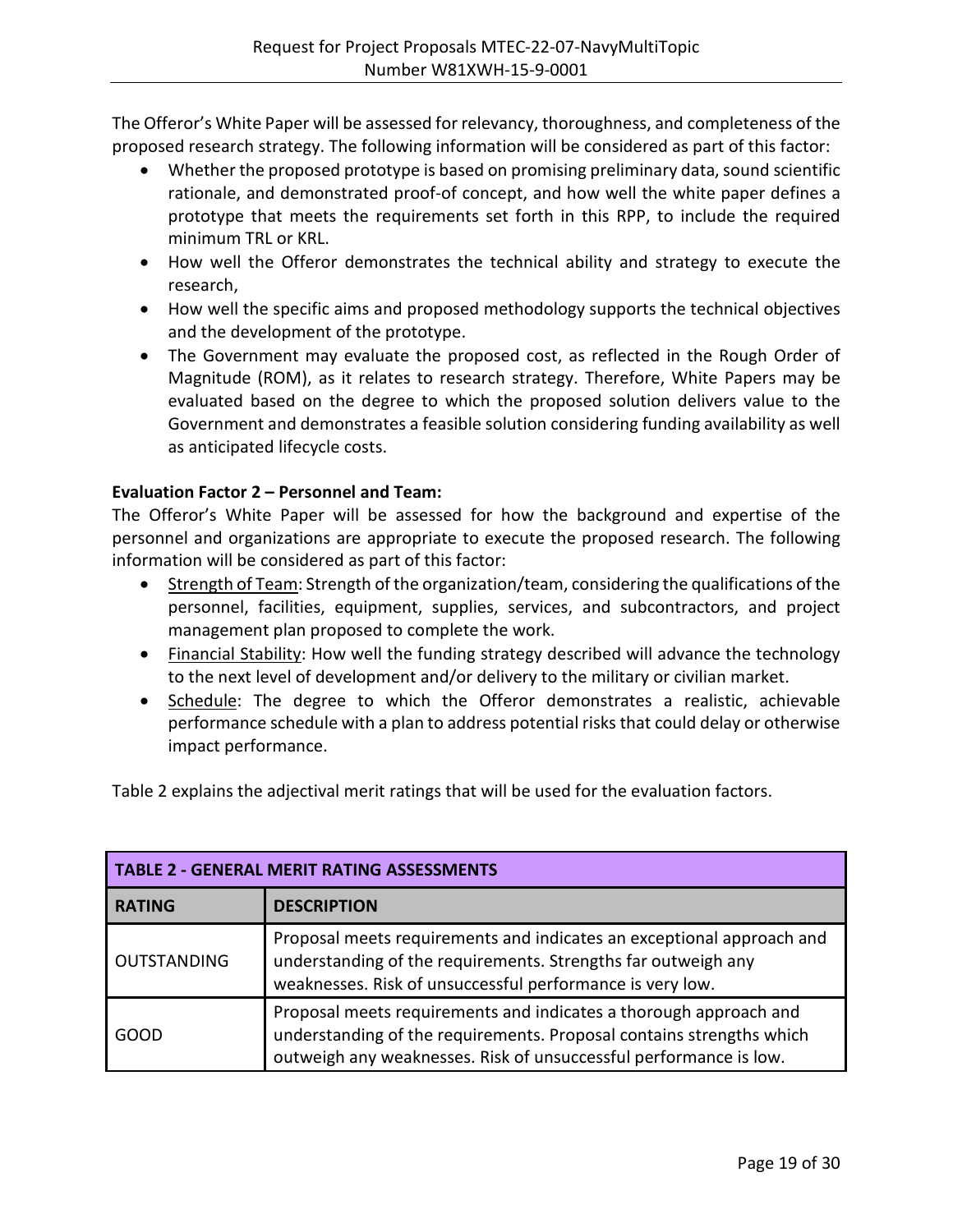| <b>ACCEPTABLE</b>   | Proposal meets requirements and indicates an adequate approach and<br>understanding of the requirements. Strengths and weaknesses are<br>offsetting or will have little or no impact on contract performance. Risk of<br>unsuccessful performance is no worse than moderate. |
|---------------------|------------------------------------------------------------------------------------------------------------------------------------------------------------------------------------------------------------------------------------------------------------------------------|
| <b>MARGINAL</b>     | Proposal does not clearly meet requirements and has not demonstrated<br>an adequate approach and understanding of the requirements. The<br>proposal has one or more weaknesses which are not offset by strengths.<br>Risk of unsuccessful performance is high.               |
| <b>UNACCEPTABLE</b> | Proposal does not meet requirements and contains one or more<br>deficiencies. Proposal is not awardable.                                                                                                                                                                     |

*Upon review and evaluation of the White Papers, Offerors who are favorably evaluated will be invited to participate in Stage 2 for further consideration. Offerors whose White Papers were not favorably evaluated will be provided feedback on the evaluation. Note that Offerors should receive an overall rating of at least "Acceptable" or higher in order to be considered for Stage 2; however, the Government reserves the right to make final evaluation decisions based upon programmatic relevancy and overall best value solutions determined to be in the Government's best interest.*

The RPP review and award process may involve the use of contractor subject matter experts (SMEs) serving as nongovernmental advisors. All members of the technical evaluation panel, to include contractor SMEs, will agree to and sign a Federal Employee Participation Agreement or a Nondisclosure/Nonuse Agreement, as appropriate, prior to accessing any proposal submission to protect information contained in the proposal as outlined in Section 2.5.

## <span id="page-19-0"></span>**5.3. Stage 2 Evaluation (for Only Those Offerors Recommended for Stage 2)**

To the maximum extent practicable, the evaluation criteria found here are anticipated for all Stage 2 submissions (subject to change).

The CM will conduct a preliminary screening of received proposals to ensure compliance with the Stage 2 RPP requirements. As part of the preliminary screening process, proposals that do not meet the requirements of the RPP may be eliminated from the competition or additional information may be requested by the CM. The Government reserves the right to request additional information or eliminate proposals that do not meet these requirements from further consideration.

Stage 2 submissions that pass the preliminary compliance screening will be evaluated by the Government technical evaluation panel who will make recommendations to a Source Selection Authority.

Evaluation will be based on an independent, comprehensive review and assessment of the work proposed against stated source selection criteria and evaluation factors. The Government will evaluate against the technical evaluation factors detailed below and assign adjectival ratings to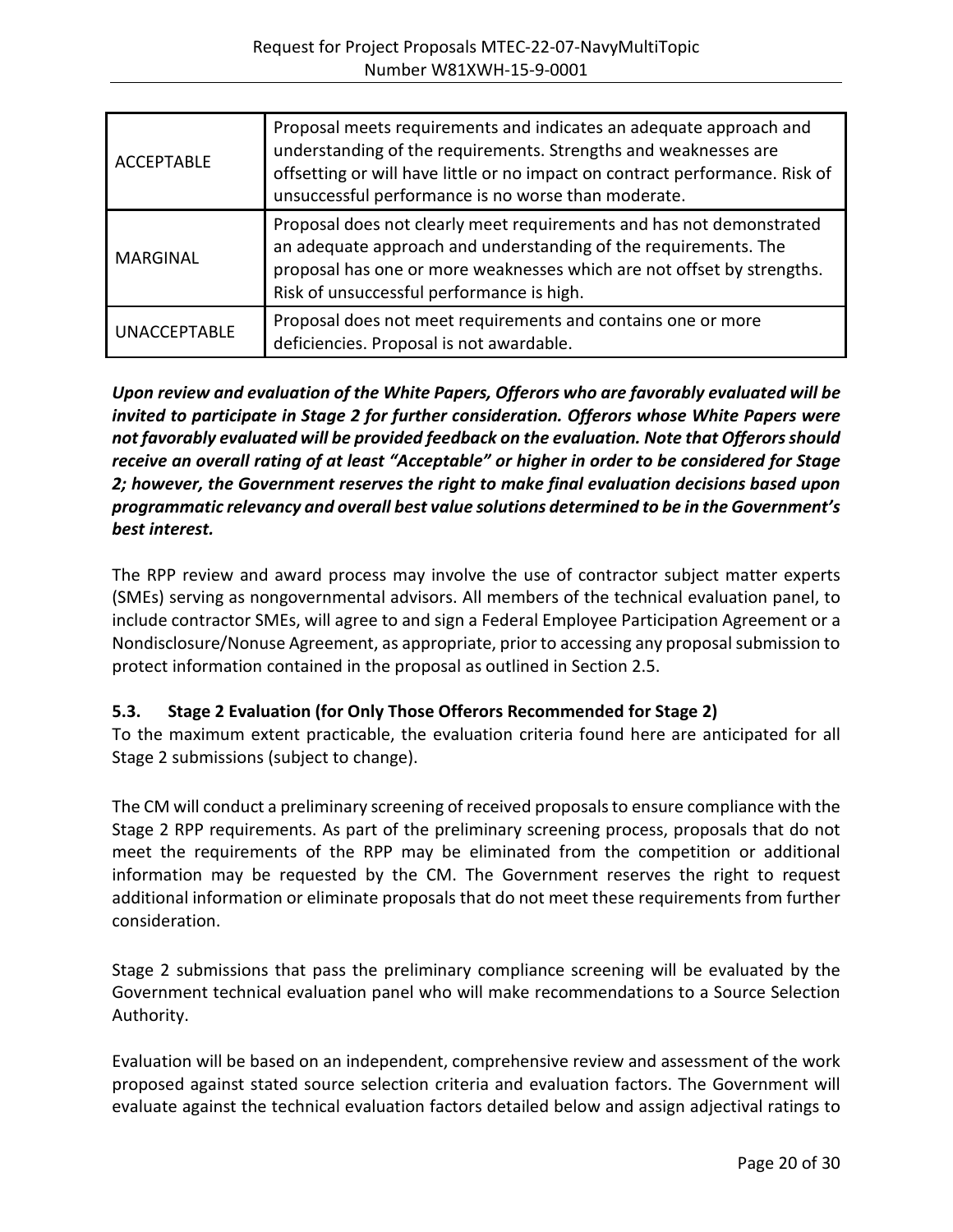the non-cost/price factor(s) consistent with those defined in Table 2 (General Merit Ratings Assessments). The Offeror shall clearly state how it intends to meet and, if possible, exceed the RPP requirements. Mere acknowledgement or restatement of a RPP requirement is not acceptable. The CM will evaluate the cost proposals for those Offerors recommended for award, as detailed below, for cost reasonableness.

#### **Stage 2 Evaluation Factors:**

- 1. Technical Approach
- 2. Potential for Transition or Commercialization
- 3. Cost Reasonableness

Technical Approach and Potential for Transition or Commercialization will be evaluated with equal importance; however, when combined are significantly more important than cost/price.

#### **Evaluation Factor 1 – Technical Approach:**

The Offeror's Stage 2 submission will be assessed for:

- How well the specific aims and proposed methodology support the technical objectives and the development of the prototype.
- An approach which effectively demonstrates the Offeror's understanding of the overall requirement and inclusion of complete and clear processes to execute the effort.

#### **Evaluation Factor 2 – Potential for Transition or Commercialization:**

The Offeror's Stage 2 submission will be assessed for:

- How well the Offeror demonstrates the potential for the prototype to integrate into current or future cross-cutting prevention initiatives.
- How well the Offeror demonstrates potential advancement into the next phase of desired research, development, testing, commercialization, and/or implementation.
- An achievable approach to regulatory approval (if applicable).

#### **Evaluation Factor 3 – Cost Reasonableness:**

The Offeror's Stage 2 submission will be assessed for the cost of the project to determine: i) whether the project cost is within the available funding limits, and ii) the ability and/or likelihood of the offeror to successfully execute the proposed project within the financial resources proposed. The proposed cost will be based on the following ratings: Sufficient, Insufficient or Excessive. See the definitions of these ratings in Table 2 below.

With the exception of "Cost Reasonableness," the Stage 2 evaluation factors will be rated based upon the adjectival merit ratings detailed in Table 2. See Table 3 for the definitions of the "Cost Reasonableness" factor ratings.

| <b>TABLE 3 - "COST REASONABLENESS" EVALUATION FACTOR RATINGS DEFINITIONS</b> |                    |  |  |
|------------------------------------------------------------------------------|--------------------|--|--|
| <b>RATING</b>                                                                | <b>DESCRIPTION</b> |  |  |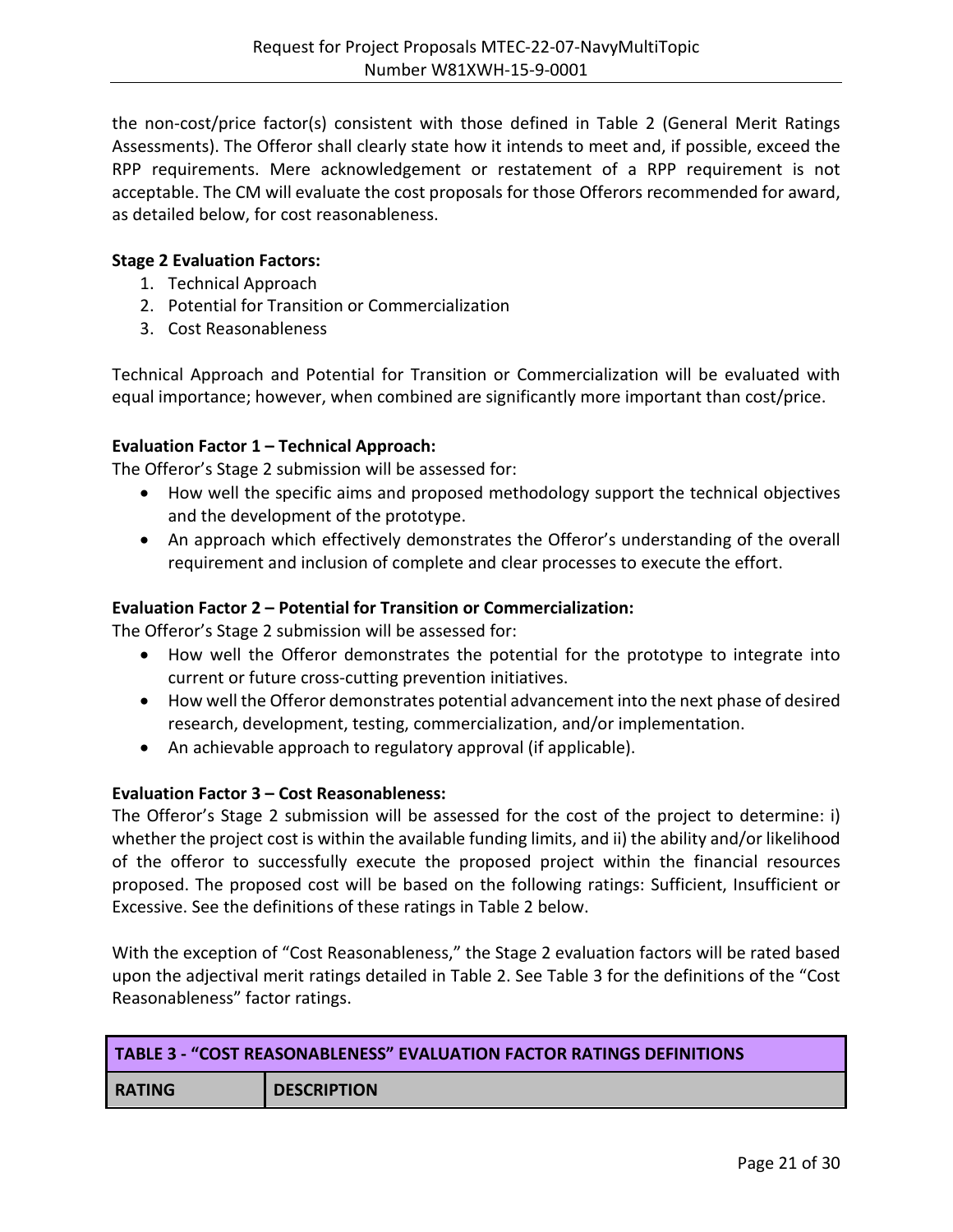| <b>SUFFICIENT</b>   | The estimate is within the available funding limits and considered<br>appropriate to successfully complete the proposed project.                                   |  |  |  |  |
|---------------------|--------------------------------------------------------------------------------------------------------------------------------------------------------------------|--|--|--|--|
| <b>INSUFFICIENT</b> | The estimate is lower than what is considered appropriate to successfully<br>complete the proposed project.                                                        |  |  |  |  |
| <b>EXCESSIVE</b>    | The estimate is higher than what is considered appropriate to successfully<br>complete the proposed project and may be outside of the available funding<br>limits. |  |  |  |  |

Please also refer to Section 5.4 for definitions of general terms used in technical evaluations.

#### **5.3.1 Cost/Price Evaluation**

In addition to the evaluation of Factor 3 – Cost Reasonableness, the MTEC CM will evaluate the estimated cost proposed by the Offeror for performing all requirements outlined in this RPP and the MTEC PPG. Evaluation will include analysis of the proposed cost together with all supporting information. The Offeror's cost and rationale will be evaluated for realism, reasonableness, and completeness. If a proposal is selected for award, the MTEC CM will review the original cost proposal and the Offeror's response to a Proposal Update Letter, if applicable. The MTEC CM will request additional information or clarification as necessary. The MTEC CM will assess the reasonableness and completeness of the cost estimates and then provide a formal assessment to the Government. The Government will review this assessment and make the final determination that the negotiated project value is fair and reasonable.

Proposals will be evaluated using the understanding of cost realism, reasonableness and completeness as outlined below:

**a) Realism.** Proposals will be evaluated to determine if Costs are realistic for the work to be performed, reflect a clear understanding of the requirements, and are consistent with the various elements of the Offeror's schedule proposal.

Estimates are "realistic" when they are neither excessive nor insufficient for the effort to be accomplished. Estimates must also be realistic for each task of the proposed project when compared to the total proposed cost. For more information on cost realism, please refer to the MTEC PPG.

The MTEC CM will make a determination by directly comparing proposed costs with comparable current and historical data, evaluator experience, available estimates, etc. Proposed estimates will be compared with the corresponding technical proposals for consistency.

**b) Reasonableness.** The Offeror's cost proposal will be evaluated to determine if it is reasonable. For a price to be reasonable, it must represent a price to the Government that a prudent person would pay in the conduct of competitive business. Normally, price reasonableness is established through cost and price analysis.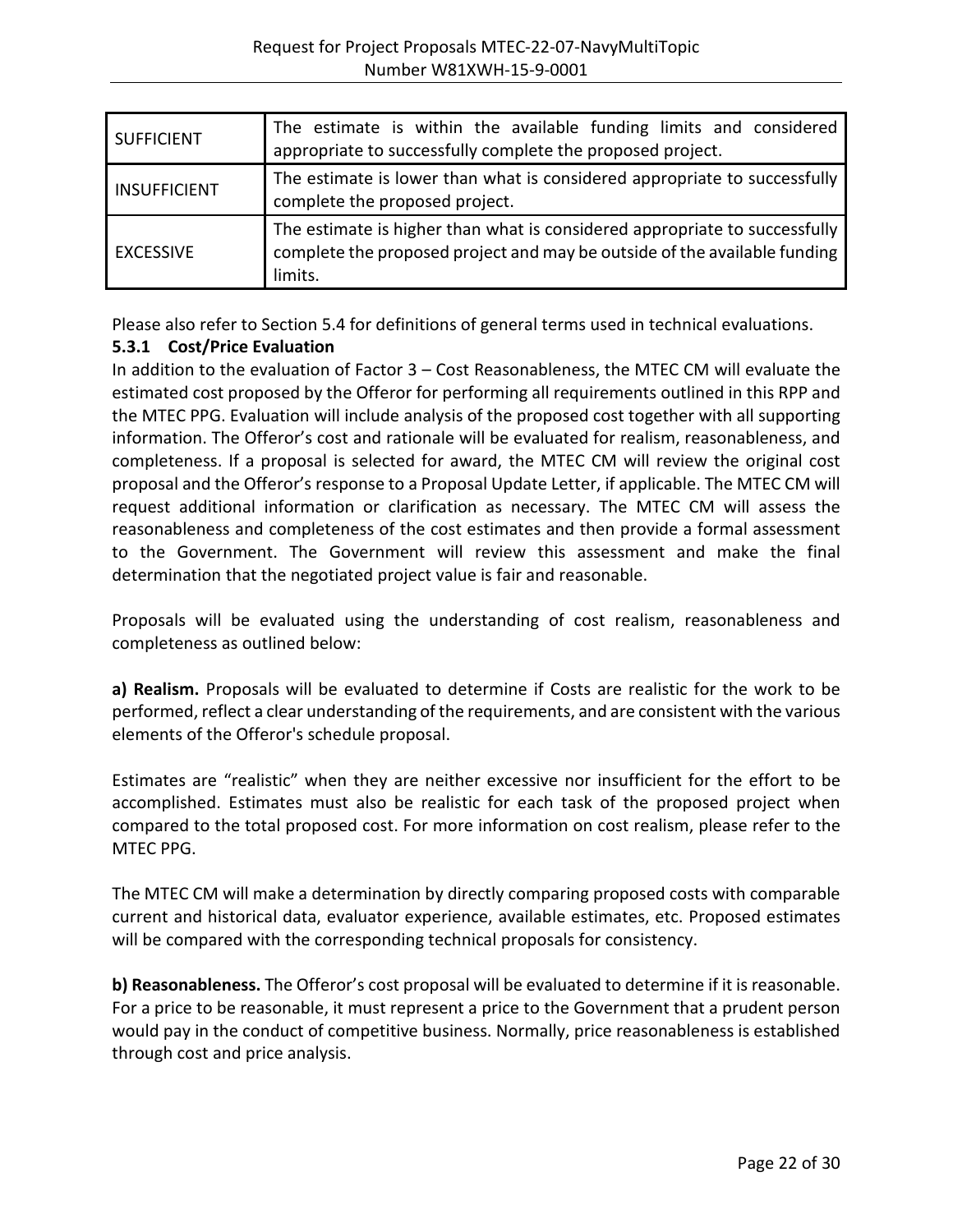To be considered reasonable, the Offeror's cost estimate should be developed from applicable historic cost data. The Offeror should show that sound, rational judgment was used in deriving and applying cost methodologies. Appropriate narrative explanation and justification should be provided for critical cost elements. The overall estimate should be presented in a coherent, organized and systematic manner.

Costs provided shall be clearly attributable to activities or materials as described by the Offeror. Costs should be broken down using the Cost Proposal Formats that are located on the Members-Only MTEC website.

**c) Completeness.** The MTEC CM will evaluate whether the proposal clearly and thoroughly documents the rationale supporting the proposed cost and is compliant with the requirements of the solicitation.

The proposal should clearly and thoroughly document the cost/price information supporting the proposed cost in sufficient detail and depth. The MTEC CM will evaluate whether the Offeror's cost proposal is complete with respect to the work proposed. The MTEC CM will consider substantiation of proposed cost (i.e., supporting data and estimating rationale) for all elements.

Rate and pricing information is required to properly perform the cost analysis of the proposal. If the Offeror is unwilling to provide this information in a timely manner, its proposal will be lacking information that is required to properly evaluate the proposal and the proposal cannot be selected for award.

## 5.3.2 Best Value

The Government will conduct the source selection based on the evaluation criteria and ratings contained within this RPP. The overall award decision will be based upon a Best Value determination and the final award selection(s) will be made to the most advantageous offer(s) by considering and comparing factors in addition to cost/price. Based on the results of the Stage 2 Technical Evaluation, the Government reserves the right to negotiate and request changes to any or all parts of the proposal to include the SOW. Offerors will have the opportunity to concur with the requested changes and revise cost proposals as necessary.

## <span id="page-22-0"></span>**5.4. Definition of General Terms Used in Evaluations**

Significant Strength – An aspect of an Offeror's proposal that has appreciable merit or appreciably exceeds specified performance or capability requirements in a way that will be appreciably advantageous to the Government during award performance.

Strength – An aspect of an Offeror's proposal that has merit or exceeds specified performance or capability requirements in a way that will be advantageous to the Government during award performance.

Weakness – A flaw in the proposal that increases the risk of unsuccessful award performance.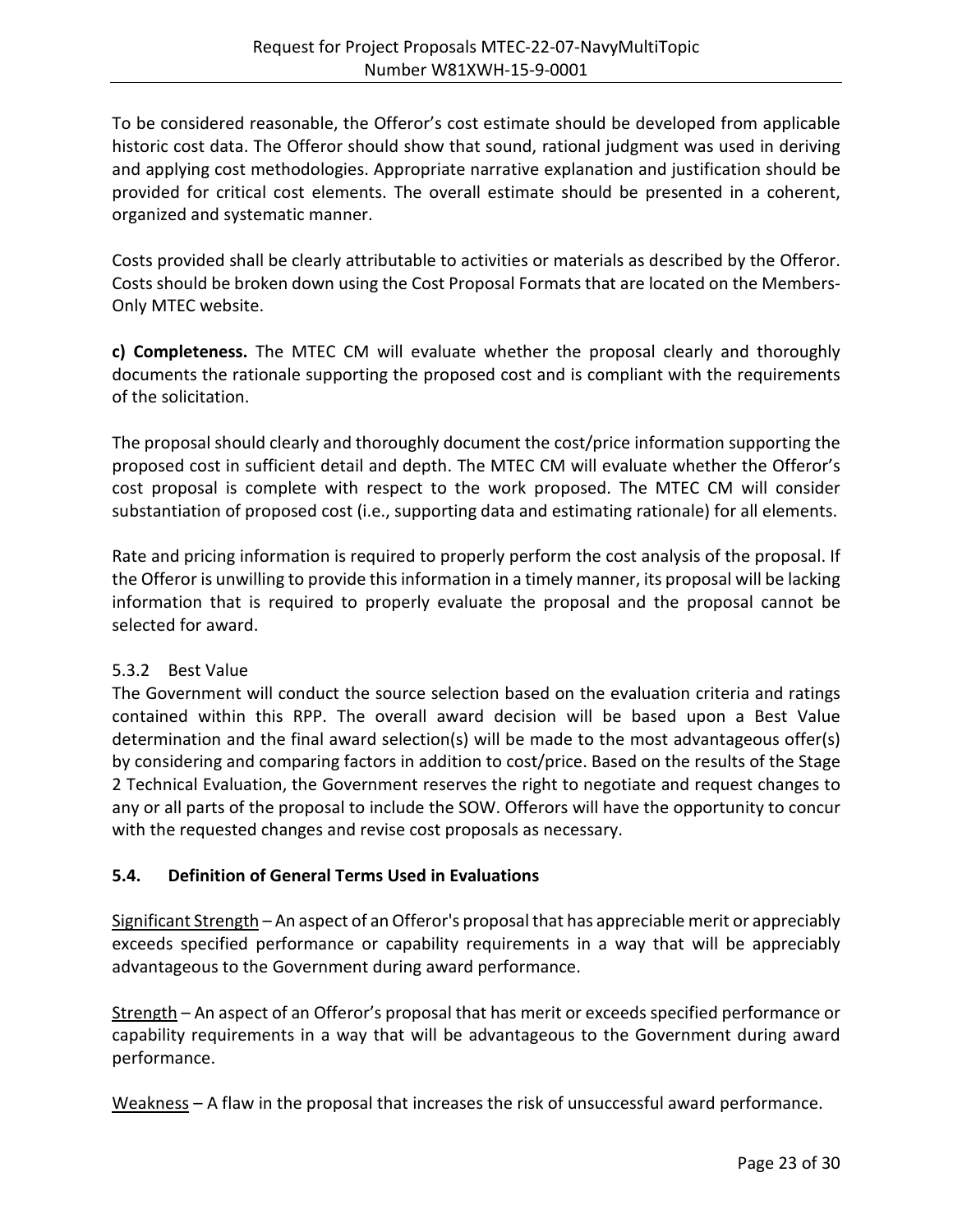Significant Weakness  $-$  A flaw that appreciably increases the risk of unsuccessful award performance.

Deficiency – A material failure of a proposal to meet a Government requirement or a combination of weaknesses in a proposal that increases the risk of unsuccessful award performance to an unacceptable level.

# <span id="page-23-0"></span>**6 Points-of-Contact**

For inquiries, please direct your correspondence to the following contacts:

- Questions concerning contractual, cost or pricing related to this RPP should be directed to the MTEC Contracts Administrator, [mtec-contracts@ati.org](mailto:lisa.fisher@ati.org)
- Technical and membership questions should be directed to the MTEC Biomedical Research Associate, Dr. Gage Greening, Ph.D., [gage.greening@mtec-sc.org](mailto:gage.greening@mtec-sc.org)
- All other questions should be directed to the MTEC Director of Program Operations, Ms. Kathy Zolman, [kathy.zolman@ati.org](mailto:kathy.zolman@ati.org)

# <span id="page-23-1"></span>**7 Acronyms/Abbreviations**

| <b>ACURO</b> | Animal Care and Use Review Office, USAMRDC                         |
|--------------|--------------------------------------------------------------------|
| ATI          | Advanced Technology International                                  |
| <b>CDRH</b>  | Center for Devices and Radiological Health                         |
| <b>CM</b>    | <b>Consortium Manager</b>                                          |
| <b>CMA</b>   | Consortium Member Agreement                                        |
| DoD          | Department of Defense                                              |
| <b>DODI</b>  | Department of Defense Instruction                                  |
| <b>DUNS</b>  | Data Universal Numbering System                                    |
| <b>EC</b>    | <b>Ethics Committee</b>                                            |
| <b>FAQ</b>   | <b>Frequently Asked Questions</b>                                  |
| <b>FDA</b>   | Food and Drug Administration                                       |
| <b>FOIA</b>  | Freedom of Information Act                                         |
| FY.          | <b>Fiscal Year</b>                                                 |
| <b>HRPO</b>  | Human Research Protection Office                                   |
| <b>IACUC</b> | Institutional Animal Care and Use Committee                        |
| <b>IDE</b>   | <b>Investigational Device Exemption</b>                            |
| <b>IND</b>   | <b>Investigational New Drug</b>                                    |
| IP           | Intellectual Property (e.g., patents, copyrights, licensing, etc.) |
| <b>IRB</b>   | <b>Institutional Review Board</b>                                  |
| <b>KRL</b>   | Knowledge Readiness Level                                          |
| M            | Million                                                            |
| <b>MHS</b>   | Military Health System                                             |
| <b>MPS</b>   | Milestone Payment Schedule                                         |
| <b>MTEC</b>  | Medical Technology Enterprise Consortium                           |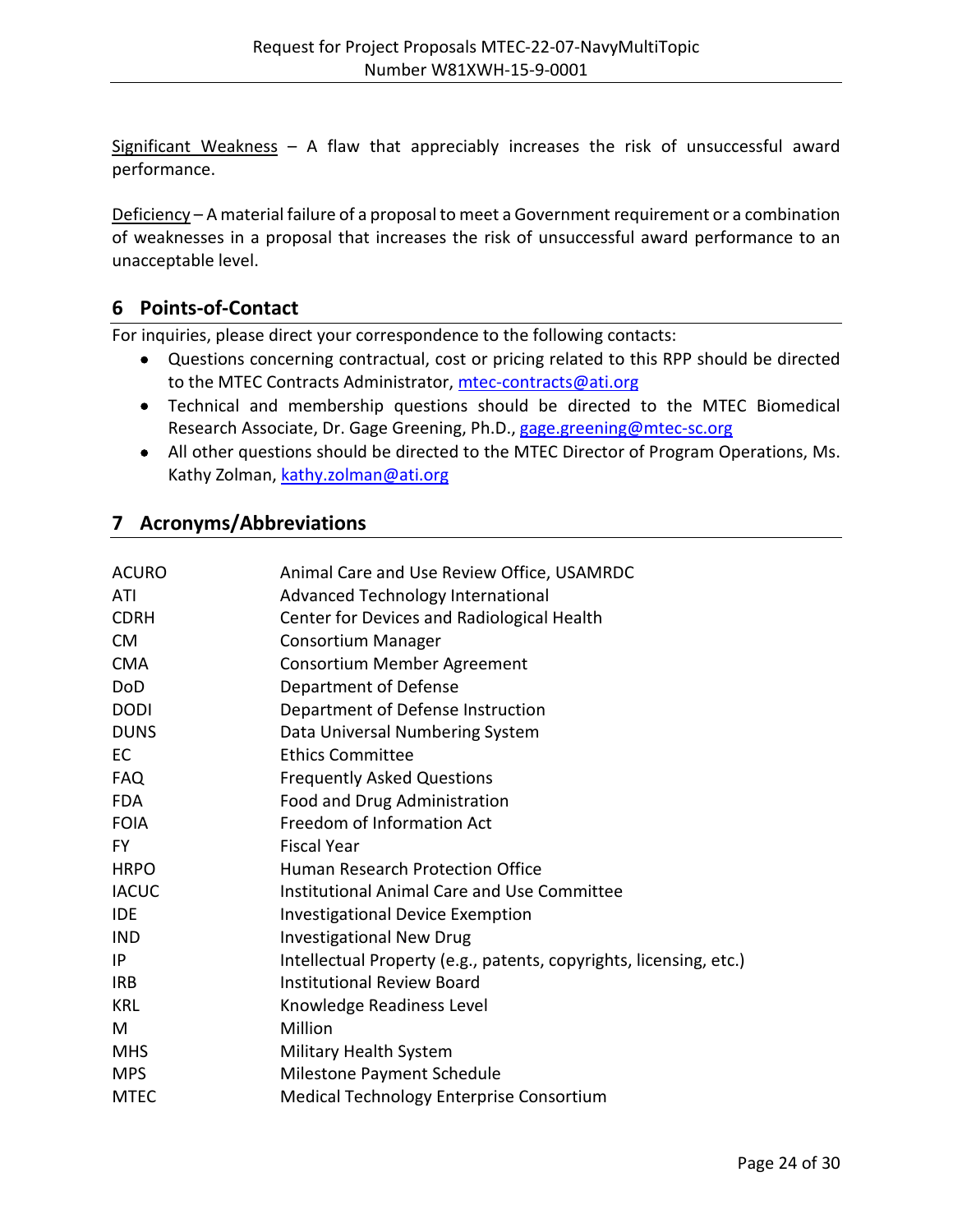| Naval Advanced Medical Development                 |
|----------------------------------------------------|
| Nondisclosure Agreement                            |
| Naval Medical Research Center                      |
| Organizational Conflict of Interest                |
| <b>Other Direct Costs</b>                          |
| <b>Office of Research Protections</b>              |
| <b>Other Transaction Agreement</b>                 |
| <b>Portable Document Format</b>                    |
| Point-of-Contact                                   |
| Period of Performance                              |
| <b>Proposal Preparation Guide</b>                  |
| <b>Research and Development</b>                    |
| Rough Order of Magnitude                           |
| Research Project Award                             |
| Request for Project Proposals                      |
| <b>Subject Matter Expert</b>                       |
| <b>Statement of Work</b>                           |
| <b>Technology Readiness Level</b>                  |
| U.S. Army Medical Research and Development Command |
| U.S. Government                                    |
| <b>Veterans Affairs</b>                            |
|                                                    |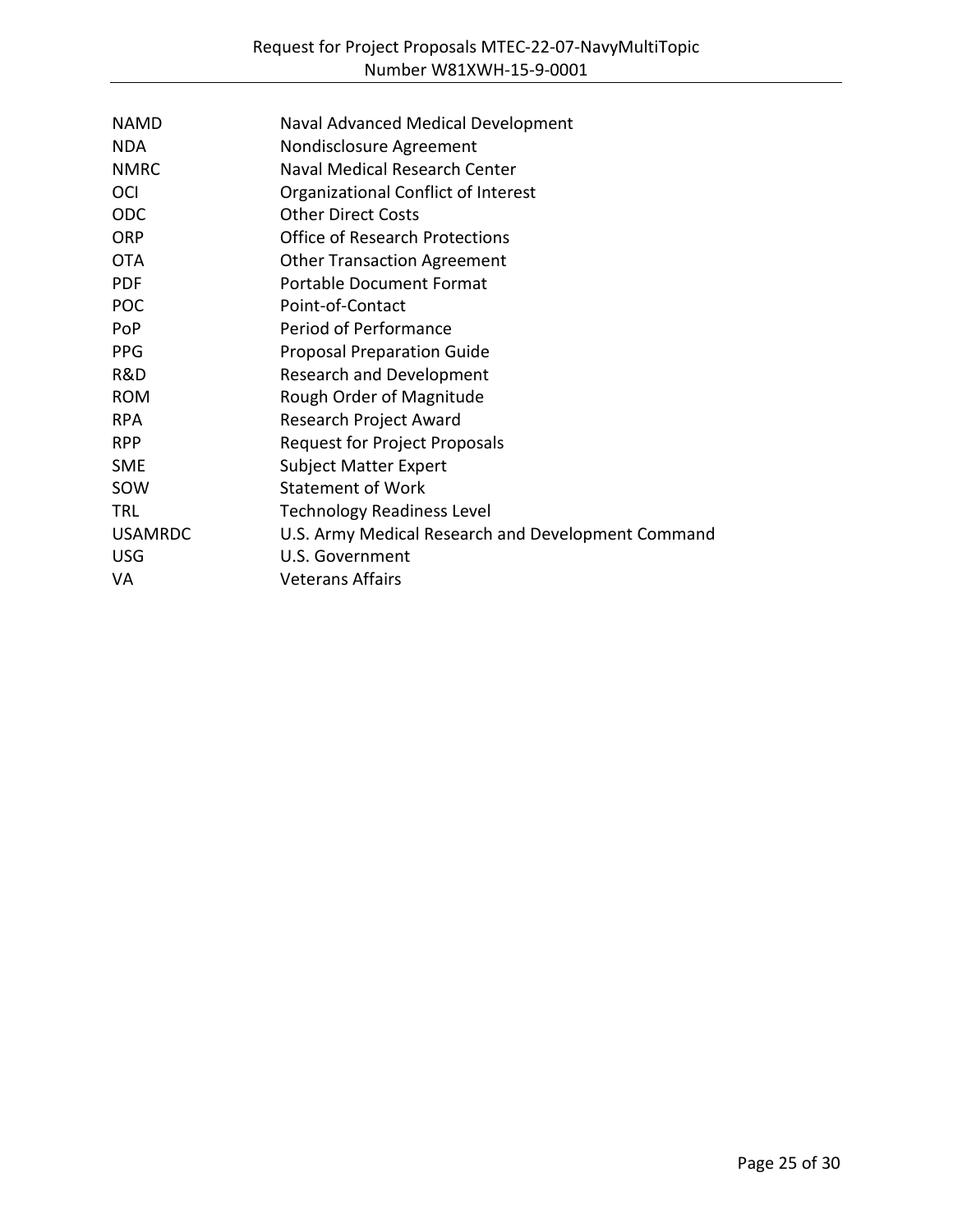# <span id="page-25-0"></span>**8 White Paper Template**

#### **Cover Page (1 page)**

#### **[Title of White Paper]**

**Focus Area**: [Indicate which focus area and specific area of interest this white paper is addressing. To meet the intent of this RPP, each white paper *MUST* specifically address only *ONE* of the three Focus Areas and *ONE* Specific Area of Interest described in Section 3. Offerors are not limited to a single white paper submission. Projects not aligned with one of these Focus Areas and specific areas of interest will not be considered for funding.]

#### **[Principal Investigator]**

#### **[Institution]**

Address: [Address of Offeror] Phone Number: [Phone Number of Offeror] Email Address: [Email Address of Offeror] DUNS #: [DUNS #] CAGE Code: [CAGE code]

**Statement that "This White Paper is submitted pursuant to the MTEC-22-07-NavyMultiTopic" RPP.**

#### **Dates of submission and signature of official authorized to obligate the institution contractually**

## **Nontraditional Defense Contractor or Nonprofit Research Institution %:** (*see Section 3 of the PPG*)

[Offeror] certifies that, if selected for award, the Offeror will abide by the terms and conditions of the MTEC Base Agreement.

#### **Willingness to allow MTEC Officers access to your White Paper for the purposes of engaging in outreach activities with private sector entities:** Indicate YES or NO

[As part of MTEC's mission to incorporate philanthropic donations, MTEC frequently makes contact with private sector entities (e.g., foundations, organizations, individuals) that award grants or otherwise co-fund research, and/or operate in research areas that are aligned with those of MTEC. Additional private entities may be interested in reviewing certain White Papers within their program areas, allowing opportunities to attract supplemental funding sources. Please indicate your willingness to allow MTEC access to your White Paper for the purposes of engaging in outreach activities with these private sector entities. MTEC staff has signed Nondisclosure Agreements (NDAs) and Organizational Conflict of Interest statements.]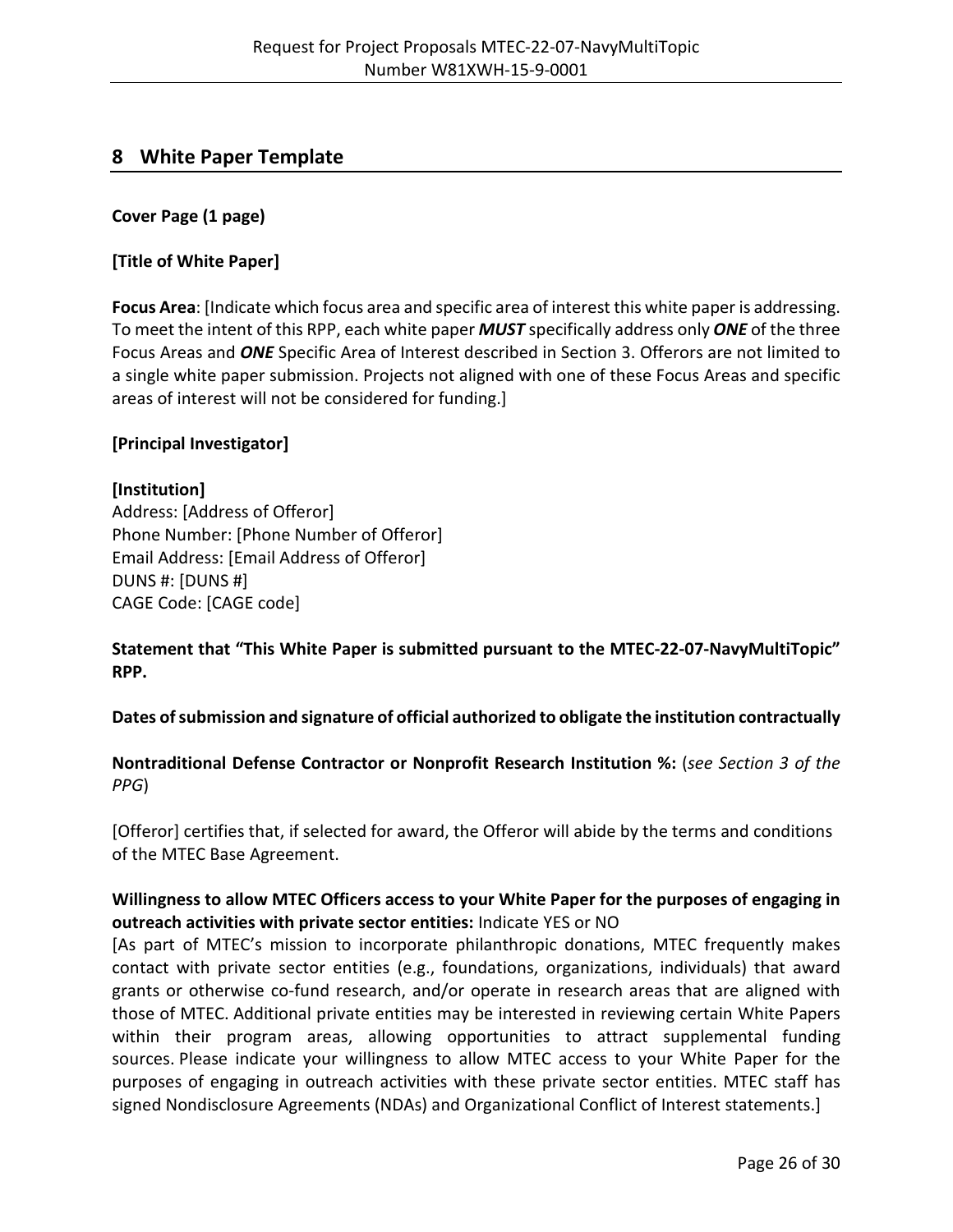# **White Paper (4 pages)**

(*5 pages total including the cover page*)

**Title:** [Insert descriptive title of project]

**Principal Investigator**: [Insert name, organization, email address, phone number]

**Background:** [Briefly state the problem that the White Paper is addressing.]

**Approach:** [Briefly describe your approach to solving the problem. Include relevant background/preliminary data about your approach. Include the current status of your approach Indicate the technology or knowledge readiness level (TRL/KRL) at the time of submission and at end of the proposed PoP. Full definitions of TRLs can be found [here.](https://mtec-sc.org/wp-content/uploads/2016/12/TRL-definitions.pdf) More information regarding KRLs can be found [here.](https://www.mtec-sc.org/wp-content/uploads/2020/12/Knowledge-Readiness-Levels-KRLs-Information.pdf) Note: References are included within the page limit. There is no required format for the inclusion of references.]

**Objectives:** [Specify the objectives of the proposed effort.]

**Technical Strategy**: [Outline the proposed methodology in sufficient detail to show a clear course of action that addresses the technical requirements described in this RPP.]

**Anticipated Outcomes**: [Provide a description of the anticipated outcomes from the proposed work. List milestones and deliverables from the proposed work. Also provide a high-level summary of potential follow-on tasks beyond the initial PoP, if applicable.]

**Military Relevance**: [Provide a description of how the proposed technology meets the needs of the Navy's Program.]

**Technical Maturity and Transition or Commercialization Strategy:** [Provide a brief description and justification of the maturity of the proposed solution, anticipated regulatory pathway (if applicable) and transition or commercialization plans. Include information about Intellectual Property/Data Rights Assertions.]

**Schedule:** [Provide an overview of the timing of initiation, duration, and completion of project activities over the course of the PoP.]

**Personnel and Team:** [Briefly state the qualifications of the Principal Investigator, key personnel, and organizations that will perform the SOW.]

**Non-traditional defense contractor, nonprofit research institution, or 1/3 cost sharing:**  [Describe the plan to include significant participation of a non-traditional defense contractor, nonprofit research institution, or the ability to meet 1/3 cost sharing requirement.]

**Period of Performance:** [Indicate the total proposed PoP.]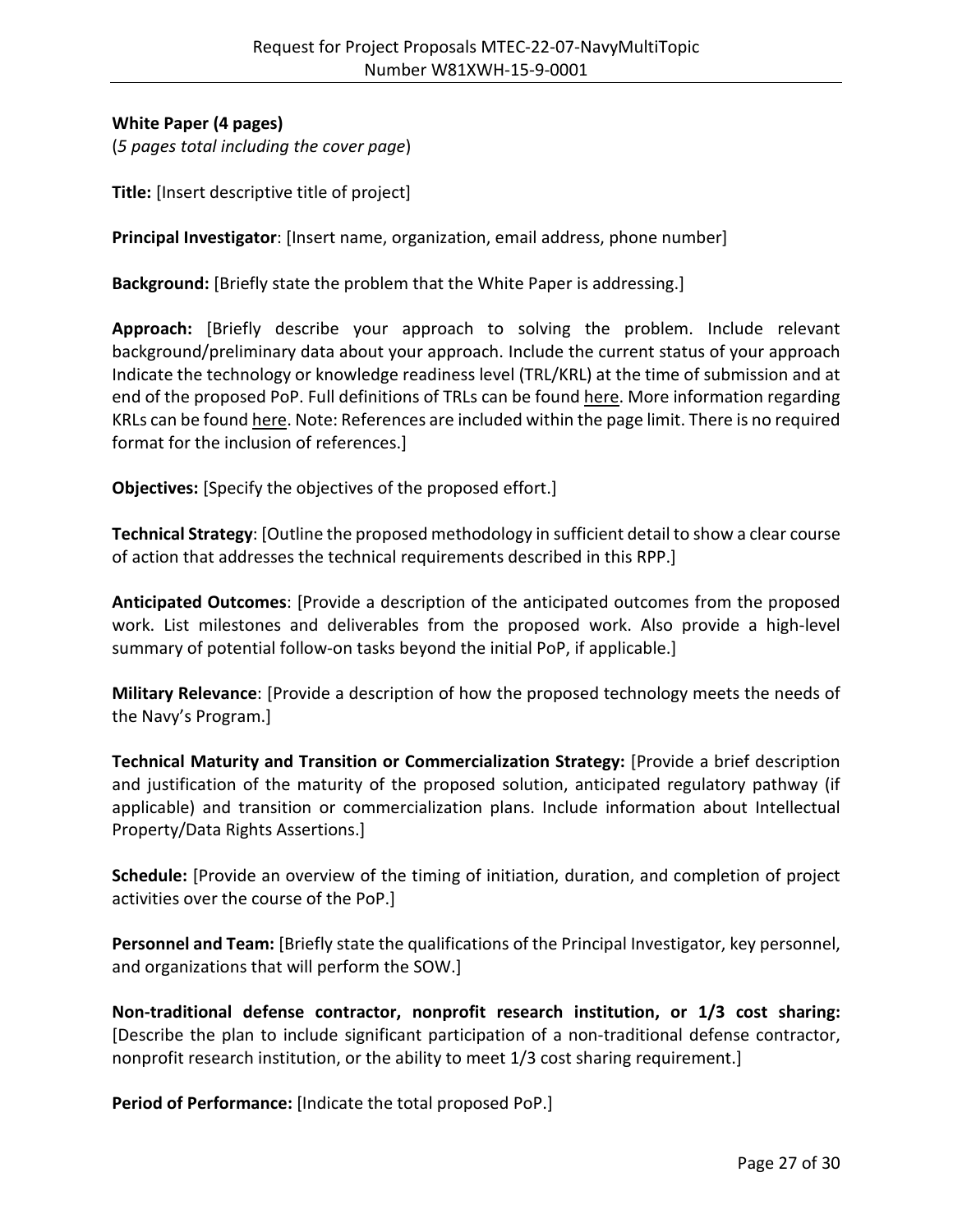**Cost Share:** [It is anticipated that Government funds would provide incentive for industry funding to join the project. While not a requirement, Offerors are **encouraged** to discuss the ability to bring leveraged funding/cost share to complete the project goals.]

**Rough Order Magnitude (ROM) Pricing:** [The Offeror must provide an estimate based on the technical approach proposed in the White Paper. The following ROM pricing shall be included in the White Paper. (**NOTE: If invited to Stage 2, it is preferred that the total cost to the Government proposed in the ROM not substantially deviate from the proposed cost presented in the Stage 2 pitch or full proposal (unless otherwise directed by the Government) as this may result in an unacceptable rating.) Use the example table format and template below to provide the ROM pricing.** The labor, travel, material costs, other direct costs, and indirect costs, information should be entered for Offeror (project prime) only. Subcontractors and/or consultants should be included only in the "Subcontractor" section of the table. If selected for award, a full cost proposal will be requested.

|                                                                  | Year 1       | Year <sub>2</sub> | Year <sub>3</sub> | <b>TOTAL</b> |
|------------------------------------------------------------------|--------------|-------------------|-------------------|--------------|
| Labor                                                            | \$100,000.00 | \$100,000.00      | \$100,000.00      | \$300,000.00 |
| <b>Labor Hours</b>                                               | 1,000.0 hrs  | 1,000.0 hrs       | 1,000.0 hrs       | 3,000.0 hrs  |
| <b>Subcontractors</b>                                            | \$50,000.00  | \$50,000.00       | \$50,000.00       | \$150,000.00 |
| <b>Subcontractors Hours</b>                                      | 500.0 hrs    | 500.0 hrs         | 500.0 hrs         | 1,500.0 hrs  |
| Government/Military<br>Partner(s)/Subcontract<br>or(s) (subKTR)* | \$0.00       | \$0.00            | \$0.00            | \$0.00       |
| Gov't/Military Prtnrs /<br>subKTR Hours                          | $0.0$ hrs    | $0.0$ hrs         | $0.0$ hrs         | 0.0 hrs      |
| <b>Consultants</b>                                               | \$10,000.00  | \$10,000.00       |                   | \$30,000.00  |
| <b>Consultants Hours</b>                                         | 100.0 hrs    | 10                | ਹ0.0 hrs          | 300.0 hrs    |
| <b>Material/Equipment</b>                                        | \$75,0000    | EXAMPLE           | \$75,000.00       | \$225,000.00 |
| <b>Other Direct Costs</b><br>(ODC)                               |              | \$1,000.00        | \$1,000.00        | \$3,000.00   |
| <b>Travel</b>                                                    | \$5,000.00   | \$5,000.00        | \$5,000.00        | \$15,000.00  |
| <b>Indirect costs</b>                                            | \$48,200.00  | \$48,200.00       | \$48,200.00       | \$144,600.00 |
| <b>Total Cost</b>                                                | \$289,200.00 | \$289,200.00      | \$289,200.00      | \$867,600.00 |
| Fee (Not applicable if<br>cost share is proposed)                | \$0.00       | \$0.00            | \$0.00            | \$0.00       |
| <b>Total Cost (plus Fee)</b>                                     | \$289,200.00 | \$289,200.00      | \$289,200.00      | \$867,600.00 |
| <b>Cost Share</b>                                                | \$290,000.00 | \$290,000.00      | \$290,000.00      | \$870,000.00 |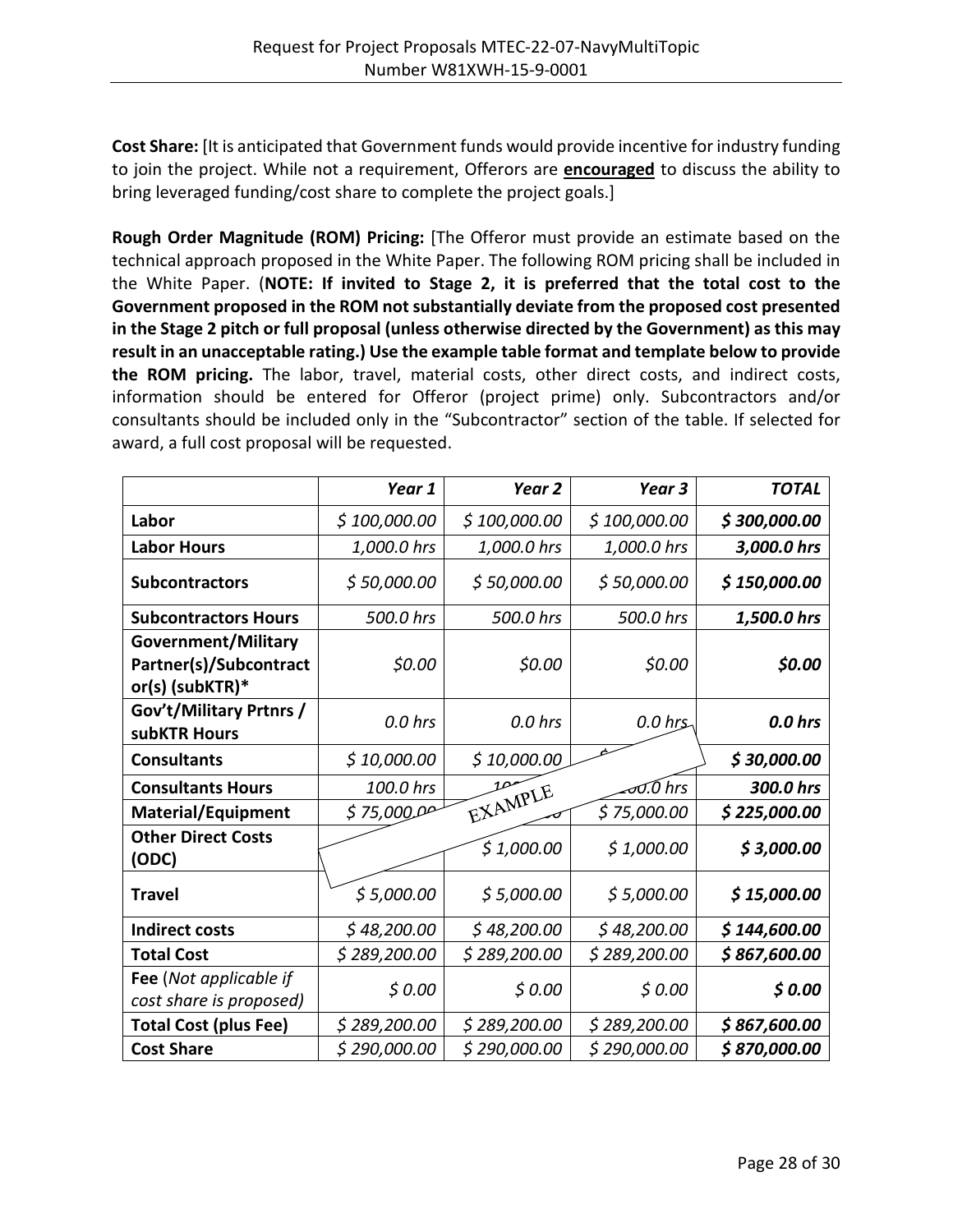| l (if cost share is<br>proposed then fee is<br>unallowable) |              |               |                                            |
|-------------------------------------------------------------|--------------|---------------|--------------------------------------------|
| <b>Total Project Cost</b>                                   | \$579,200.00 | \$ 579,200.00 | <i>\$</i> 579,200.00 <b>\$1,737,600.00</b> |

\* Use the row above for "Government/Military Partner(s)/Subcontractor(s)" if the project involves one or more Government/Military Facilities (Military Health System (MHS) facility, research laboratory, treatment facility, dental treatment facility, or a DoD activity embedded with a civilian medical center) performing as a collaborator in performance of the project.

**\*\*Offerors are reminded to refer to the Selection Criteria under Section 5 of the RPP to ensure that all required information is provided.**